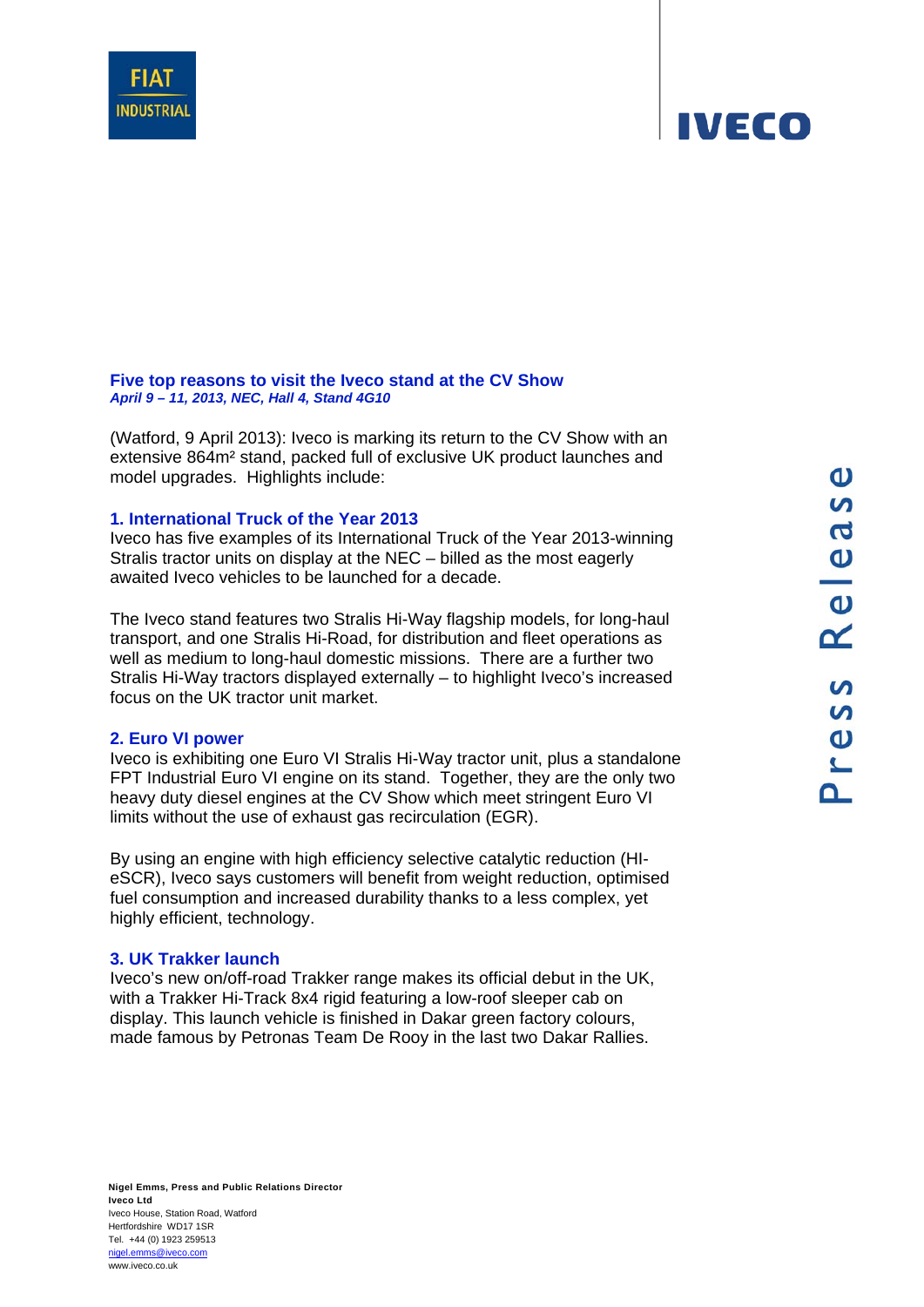

### **4. Specialist low-height Eurocargo**

The extensive Eurocargo range is represented by a specialist low-height model for multi-drop urban distribution. More than 75mm lower than a standard Eurocargo, this 12-tonner greatly eases access to the cab and body thanks to shallower side-members and 17.5 inch wheels and tyres.

Its payload potential packs a real punch, with the ability to carry more than twice the payload of a traditional 7.5 tonne rigid, thereby lowering  $CO<sub>2</sub>$ emissions by around half compared with two 7.5 tonners on the same work.

### **5. New Daily Stop & Start technology arrives in the UK**

Iveco is exhibiting two 3.5 tonne Daily light commercial vehicles to represent its extensive van and chassis cab range. Together, they are the first two 'Eco' models to arrive in the UK, featuring new Stop & Start functionality which shuts off the engine when the vehicle stops with the transmission in neutral and restarts automatically when a gear is selected.

In addition to Stop & Start, they benefit from a new Gear Shift Indicator, enabling the driver to better manage their way of driving. They also utilise the latest lightweight 6-speed transmission, with these functions helping reduce fuel consumption, and consequently  $CO<sub>2</sub>$  emissions, by up to 10 per cent compared with the previous model.

#### **Iveco**

*Iveco, a Fiat Industrial company, designs, manufactures, and markets a broad range of light, medium and heavy commercial vehicles, off-road trucks, city and intercity buses and coaches as well as special vehicles for applications such as fire fighting, off-road missions, defence and civil protection.* 

*Iveco employs almost 25,000 people and runs in 11 Countries in the world using excellent technologies. Besides Europe, the company operates in China, Russia, Australia and Latin America. Around 5,000 sales and service outlets in over 160 Countries guarantee technical support wherever in the world an Iveco vehicle is at work.* 

*2388/13*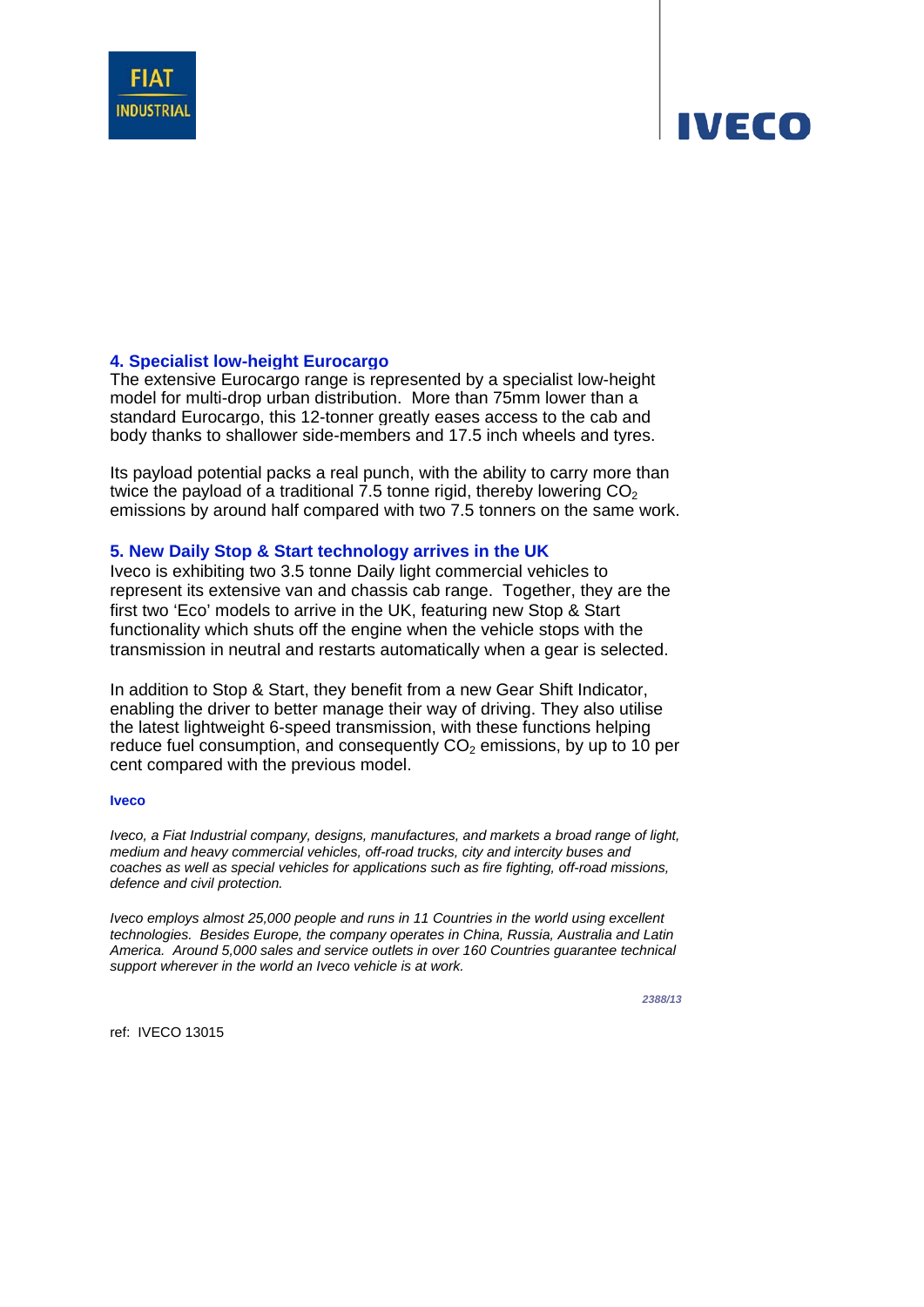**Iveco debuts Euro VI engine technology at CV Show 2013**  *April 9 – 11, 2013, Birmingham, Hall 4, Stand 4G10*

(Watford, 9 April 2013): Iveco is using the occasion of the CV Show 2013 to debut its Euro VI engine technology in the UK. The manufacturer says its Euro VI power plant stands head and shoulders above the competition for meeting the stringent new emission limits without the use of exhaust gas recirculation (EGR).

The feature vehicle on Iveco's 864m² stand will be a 500 hp Cursor 13 Euro VI example of its International Truck of the Year 2013-winning long-haul Stralis Hi-Way 4x2 tractor unit (AS440S50T/P). Also on show will be a standalone example of an FPT Industrial 480 hp Cursor 11 Euro VI engine.

Iveco and FPT Industrial have achieved what no other commercial vehicle or engine manufacturer have been able to, achieving Euro VI without the use of EGR. By using an engine with high efficiency selective catalytic reduction (HI-eSCR), Iveco says customers will benefit from weight reduction, optimised fuel consumption and increased durability thanks to a less complex, yet highly efficient, technology.

Martin Flach, Product Director of Iveco UK, says: "We can offer fleets a Euro VI engine which follows the same path of technical development as our Euro IV, Euro V and EEV-rated engines of previous years.

"Critically, this allows us to simplify the after-treatment system and to use the same 'body-in-white' of the previous generation Stralis, since our Euro VI engines do not require any additional cooling."

### **The complete engine range**

With the launch of Euro VI Stralis, Iveco has adopted FPT Industrial Cursor 9, Cursor 11 and Cursor 13 engines, offering displacements of 9, 11 and 13 litres respectively. There are nine power variants for the Euro VI diesel versions (from 310 to 560 hp) and three natural gas versions (from 270 to 330 hp).



### **IVECO**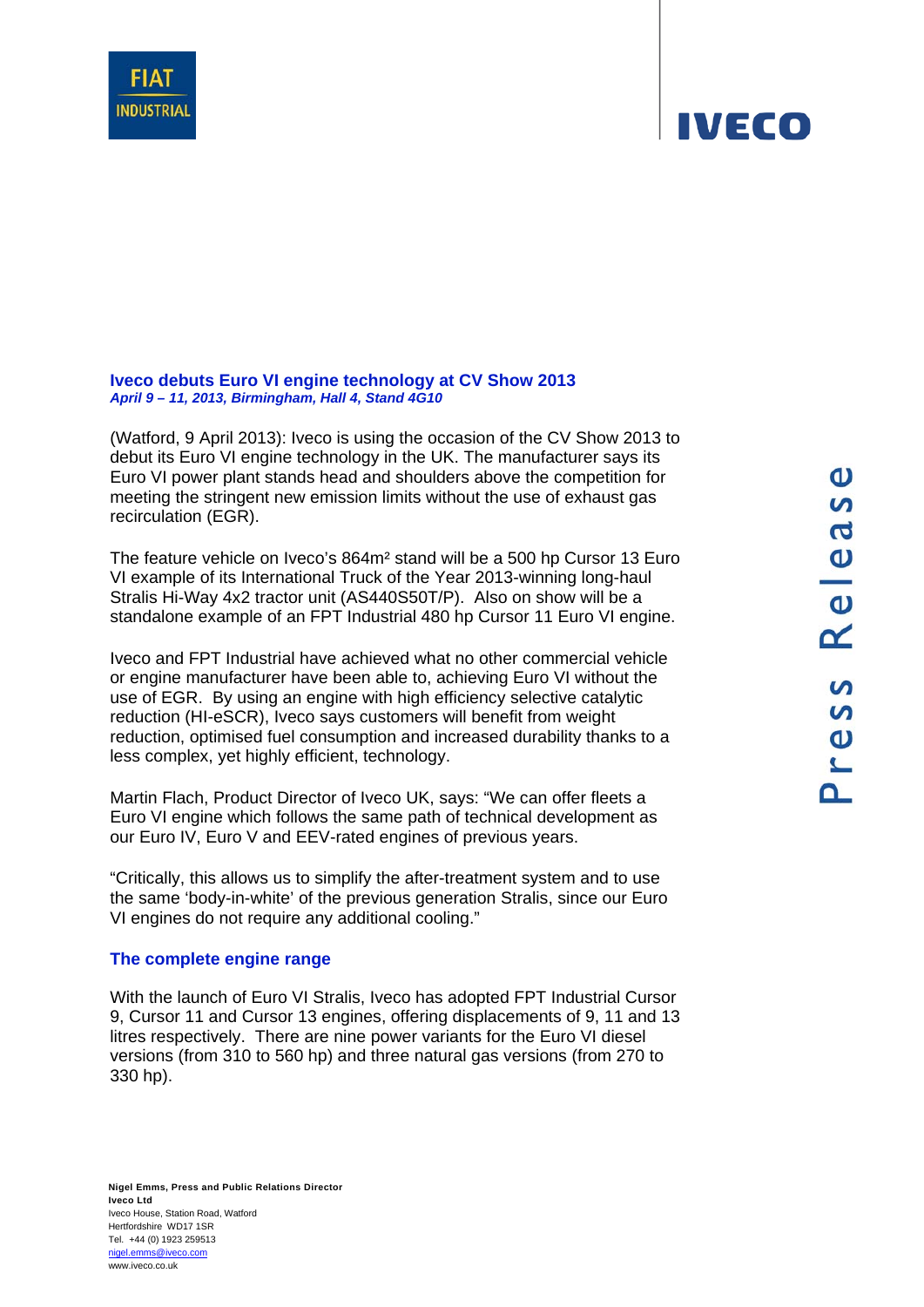

All engines offer optimised fuel consumption and excellent performance, with maximum torque available at very low speeds (starting from 1,000 rev/min). For Euro VI, the Stralis' EuroTronic gearboxes have been specially modified by ZF to match the new engines – helping to reduce the number of gear changes, which leads to higher efficiency and maximum driving comfort.

An impressive operating range is guaranteed thanks to fuel tank capacities of up to 1,320 litres. Furthermore, all of the powertrains are equipped with a three-stage decompression engine brake, which provides additional stopping power and helps to reduce the wear and maintenance costs of the braking system.

### **Engine technology in detail**

On the Euro VI engines, an all-new Super Engine Brake (SEB) uses an exhaust throttle valve to improve the performance of the new engine by up to 30 per cent compared to current Euro V engines. The engine brake is integrated with the service braking system and with the auxiliary retarder.

Key for the optimisation of combustion efficiency is the high average cylinder pressure and the high injector pressure. In order to achieve these results, significant changes have been made to the design of the crankcase and cylinder head, which have led to greater structural rigidity, increased coolant circulation and greater nominal capacity.

The Euro VI engine range features a latest generation common rail injection system, with a maximum injection pressure of up to 2,200 bar. A new electronic control unit has been introduced for the management of engine parameters and the accurate control of the after-treatment system of exhaust gases. A new control unit has been designed to optimise the compactness and to integrate the functionality of the engine, the HI-eSCR system and diesel particulate filter (DPF).

In order to ensure reduced environmental impact, the engines have been provided with a closed circuit breather system. And to prevent the dispersion of oil vapours into the blow-by gases of the engine, high-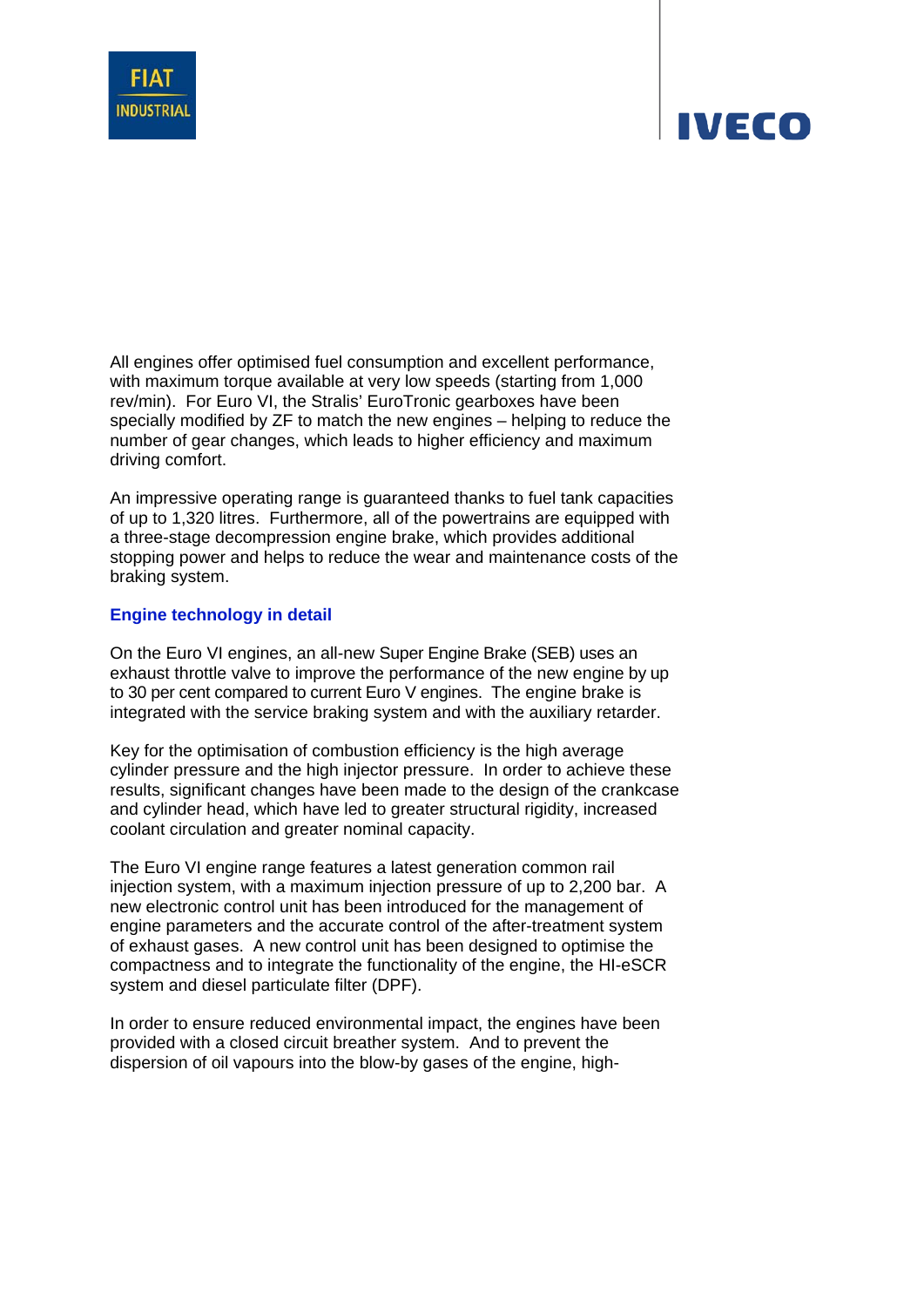

performance oil separation systems have been introduced, which help to minimise the risk of contaminating the DPF.

Thanks to the combustion optimisation program, particulate emissions from the engine are already reduced and the forced active regeneration of the DPF is therefore not necessary, which is important in terms of fuel consumption and periodic maintenance.

Furthermore, since only clean filtered air enters the engine instead of recirculated exhaust gases, wear is maintained at very low levels and oil change intervals are longer, with corresponding maintenance intervals of up to 150,000 km.

This also helps to guarantee lower operating costs, increased reliability and higher power output without necessarily having a sophisticated system of air management. The simple and compact design of the engine and of the High Efficiency after-treatment system helps to reduce weight and minimises obstructions in the engine compartment.

### **The HI-eSCR system**

The new Stralis Euro VI engine range is characterised by increased capacity and stands out for its exclusive HI-eSCR, a patented FPT Industrial system representing the very latest in heavy-duty diesel engine technology.

Iveco and FPT Industrial have increased the efficiency of the engine and reduced the particulate produced by the combustion process, due to the absence of the recirculated exhaust gases. The remaining amount of particulate is reduced in the DPF, while the nitrogen oxides are reduced in the exhaust system, with the valuable improvement in fuel consumption, performance and reliability which this brings.

The FPT Industrial HI-eSCR system can reduce NOx levels by more than 95 per cent. The after-treatment technology for Euro VI vehicles is unique and exclusive to FPT Industrial, since it meets the strict limits for nitrogen oxide emissions, thanks to the selective catalytic reduction system, and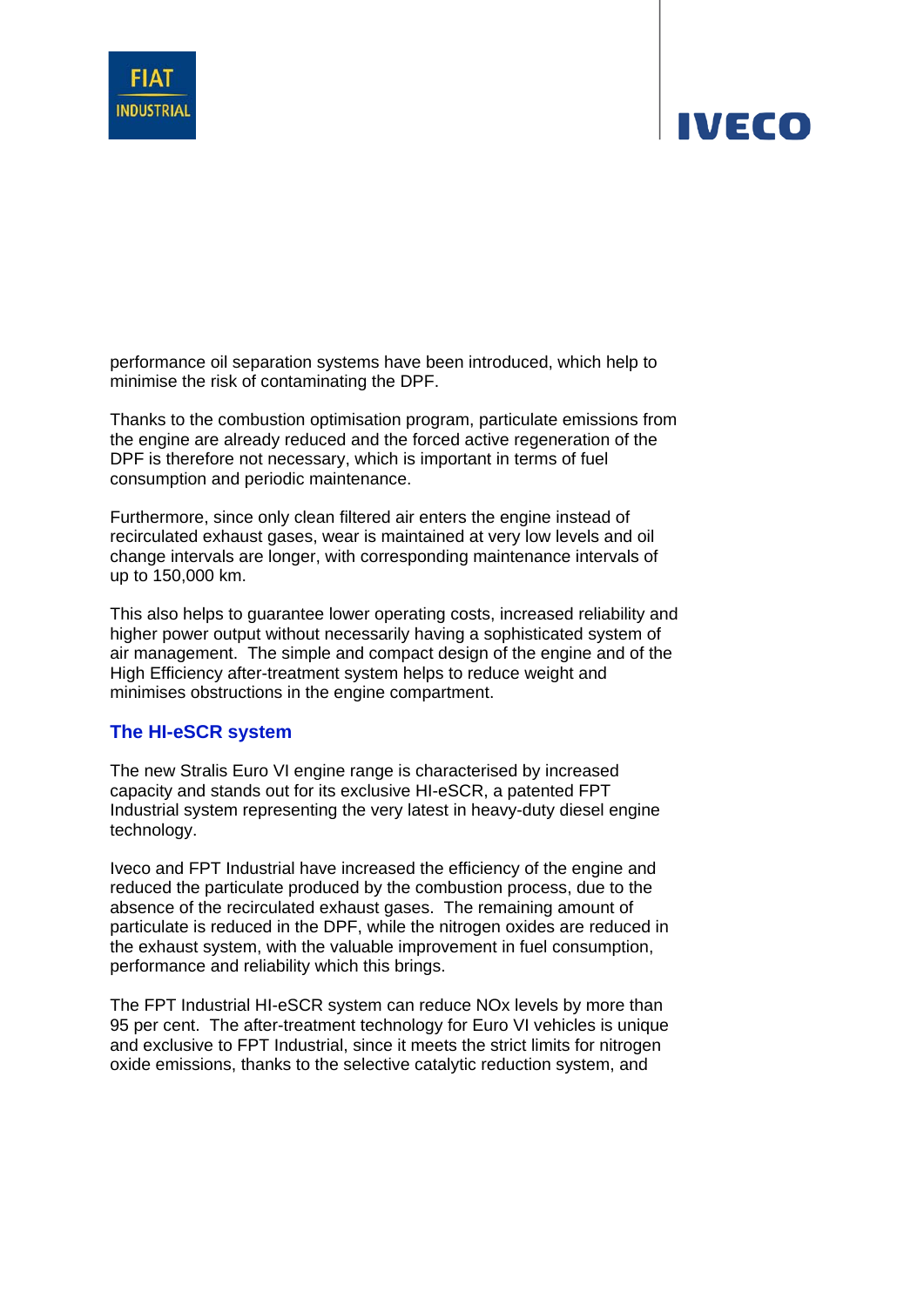

without any need for the recirculation of exhaust gases. In particular, the system includes:

- Diesel Oxidation Catalyst (DOC)
- DPF
- Metering module for AdBlue
- AdBlue mixer
- **SCR**
- Clean Up Catalyst (CUC)

It is also equipped with a network of integrated sensors to monitor nitrogen oxide emissions and possible excessive levels of  $NH<sub>3</sub>$  (ammonia). Thanks to the extremely high efficiency of the HI-eSCR catalytic reduction system, the new Stralis is the only heavy-duty vehicle on the market to meet the Euro VI limits without the use of EGR.

This ensures major advantages over the competition:

- Smaller dimensions and less weight (only one NOx treatment system instead of two)
- Optimised combustion (more efficiency and less consumption)
- Lower production of particulate matter (and therefore active regeneration of the DPF in exceptional cases)
- No need for additional cooling (less scattered energy due to heat reduction)
- Specific power and torque at the top of the market

#### **Iveco**

*Iveco, a Fiat Industrial company, designs, manufactures, and markets a broad range of light, medium and heavy commercial vehicles, off-road trucks, city and intercity buses and coaches as well as special vehicles for applications such as fire fighting, off-road missions, defence and civil protection.* 

*Iveco employs almost 25,000 people and runs in 11 Countries in the world using excellent technologies. Besides Europe, the company operates in China, Russia, Australia and Latin America. Around 5,000 sales and service outlets in over 160 Countries guarantee technical support wherever in the world an Iveco vehicle is at work.* 

*2382/13*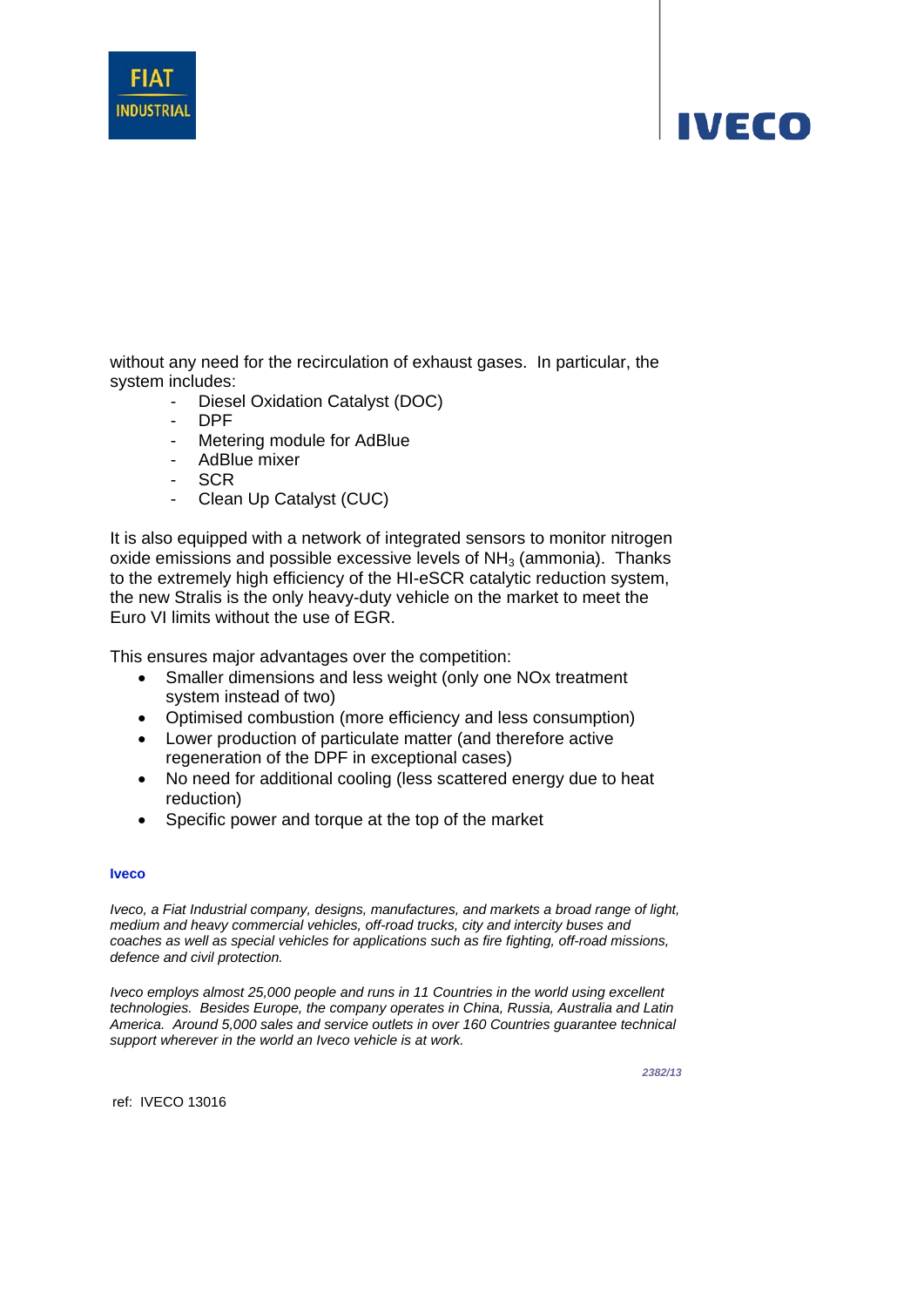**New Iveco Stralis – International Truck of the Year 2013 – makes its CV Show debut**  *April 9 – 11, 2013, NEC, Hall 4, Stand 4G10*

(Watford, 9 April 2013): Iveco is marking its return to the CV Show with a line-up of International Truck of the Year 2013-winning Stralis tractor units, including examples of the Hi-Way and Hi-Road models. Together, the vehicles take top billing as the most eagerly awaited Iveco trucks to be launched for a decade.

Joining the Euro VI Stralis Hi-Way on display *(see release ref: 2382/13)* will be a pair of Enhanced Environmentally friendly Vehicle-rated (EEV) Stralis', including a 6x2 Stralis Hi-Way (AS440S50TX/P) powered by a 500 hp engine, and a 6x2 Stralis Hi-Road (AT440S46TX/P) powered by a 460 hp engine.

These three vehicles – plus a further two Stralis Hi-Way models being displayed externally – highlight the increased focus Iveco is placing on the UK tractor unit market.

All five Stralis' share the same bright orange paintwork, adopted by Iveco as the launch colour for the new range internationally.

### **The complete Stralis range**

The Stralis Hi-Way replaces the previous Stralis Active Space and Active Space Super<sup>3</sup> models and is designed as a highly competitive proposition for long-haul UK and international haulage with one of the most modern premium cabs available on the market.

It is joined at launch by the Stralis Hi-Road, in place of the previous Active Time model, for distribution and fleet operations as well as medium to longhaul domestic missions. Completing the new range is the Stralis Hi-Street which represents the day cab model of the range and is aimed at short-haul distribution markets for rigid, tractor and drawbar applications – in place of the previous Active Day model.



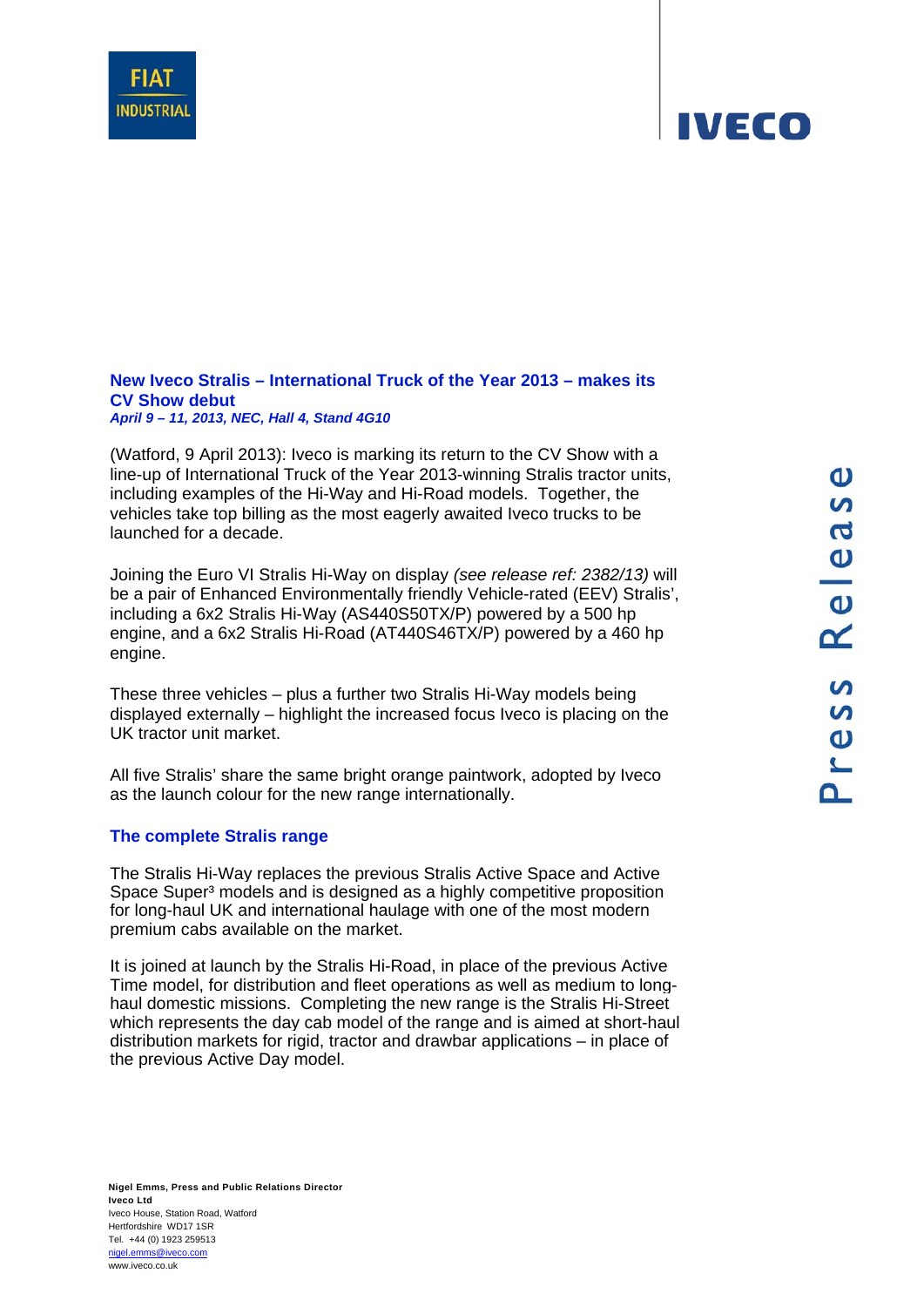



With the new Stralis range, Iveco has reinforced its strategy to reduce total cost of ownership (TCO) for both hauliers and own-account operators. Across the range the new Stralis delivers reduced fuel consumption, lower maintenance costs, enhanced reliability and quality, improved cab ergonomics and increased driver comfort as well as optimised fleet management capability.

The full range also features highly-innovative new engine technology – including patented HI-eSCR engines developed by FPT Industrial for Euro VI – to meet the latest emission standards while delivering the best possible fuel efficiency. These Euro VI engines are available from launch in the UK by special order, but are not expected to be taken up until the Euro VI deadline, given lack of sufficient financial incentive from government for fleets to upgrade sooner *(see release ref: 2382/13 for full engine range information).*

Externally, the different cabs in the range have been restyled to focus on improving vehicle aerodynamics and therefore fuel efficiency even further. Amongst the most notable styling changes are a new central grille, redesigned air deflectors and a new bumper.

The latest range now incorporates advanced telematics systems, improved customer service tools and is available with an array of road safety systems. These include EBS with the brake assistant function, lane departure warning system, ESP, adaptive cruise control, daytime running lights and an all-new driver attention support function. There will also be an advanced emergency braking system available from Euro VI.

Iveco's unique 'Driving Style Evaluation' system won particular praise from the International Truck of the Year jury members, together with Iveconnect, an exclusive on-board tool which incorporates all infotainment, navigation, driving support and fleet management services.

The new vehicle generation has undergone extensive quality and reliability testing by Iveco's research and development teams, with more than 6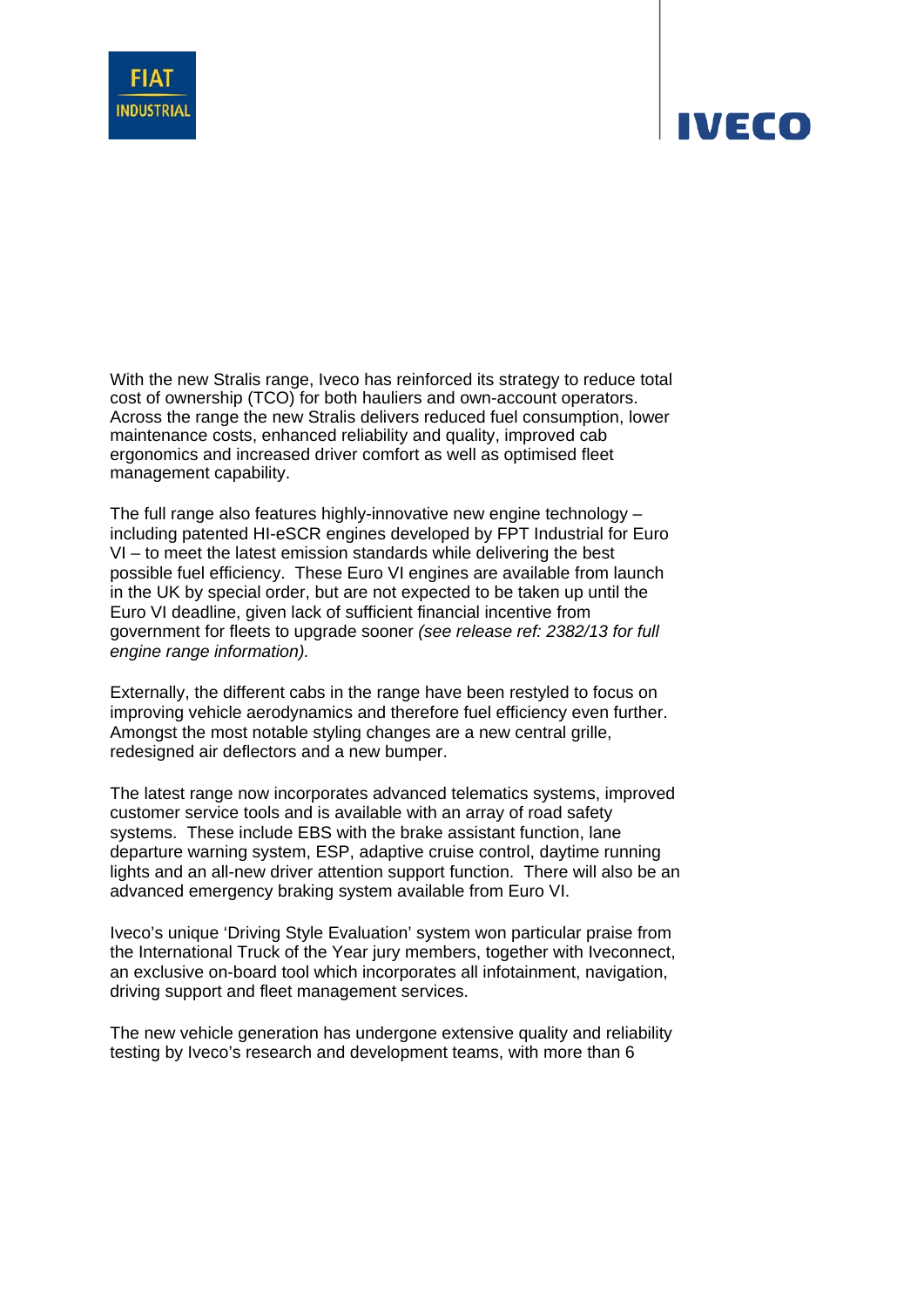

million kilometres of durability testing and in excess of 11 million kilometres of real-world driving exposure.

The full range is manufactured at the impressive Iveco heavy vehicle production facility in Madrid, Spain.

### **Low Total Cost of Ownership**

When designing the Stralis, the needs of owner-drivers and fleet operators were amongst the most important factors for Iveco in directing its product engineering teams. With this in mind, Iveco has developed the new range with the aim of reducing the TCO to an all-new level within the marketplace.

Iveco is confident that by combining the quality of the product with a range of integrated services, including programmed on-board driver assistance, fleet management and driver training, customers should be able to obtain a TCO reduction of up to 4 per cent on an international mission carried out with a Stralis Hi-Way tractor unit over an average distance of 130,000 km a year for four years.

The new range builds on the EcoStralis' proven fuel-saving technologies, which have already helped to deliver excellent fuel efficiency for some of the most respected haulage fleets in the UK. In combination with this technology (first introduced with the launch of EcoStralis in January 2011), these contributions allow for a fuel saving of up to 10 per cent.

Solutions carried over from the ultra-frugal EcoStralis include:

- EcoSwitch a device that uses the vehicle weight information from the ECAS / EBS systems to limit engine torque according to the truck's gross vehicle weight – ensuring overall performance is maintained in line with that of a fully laden vehicle. This allows fuel consumption to be minimised during acceleration without affecting overall speed capability
- EcoFleet mode which automatically adjusts to the loading of the vehicle to help fine-tune fuel economy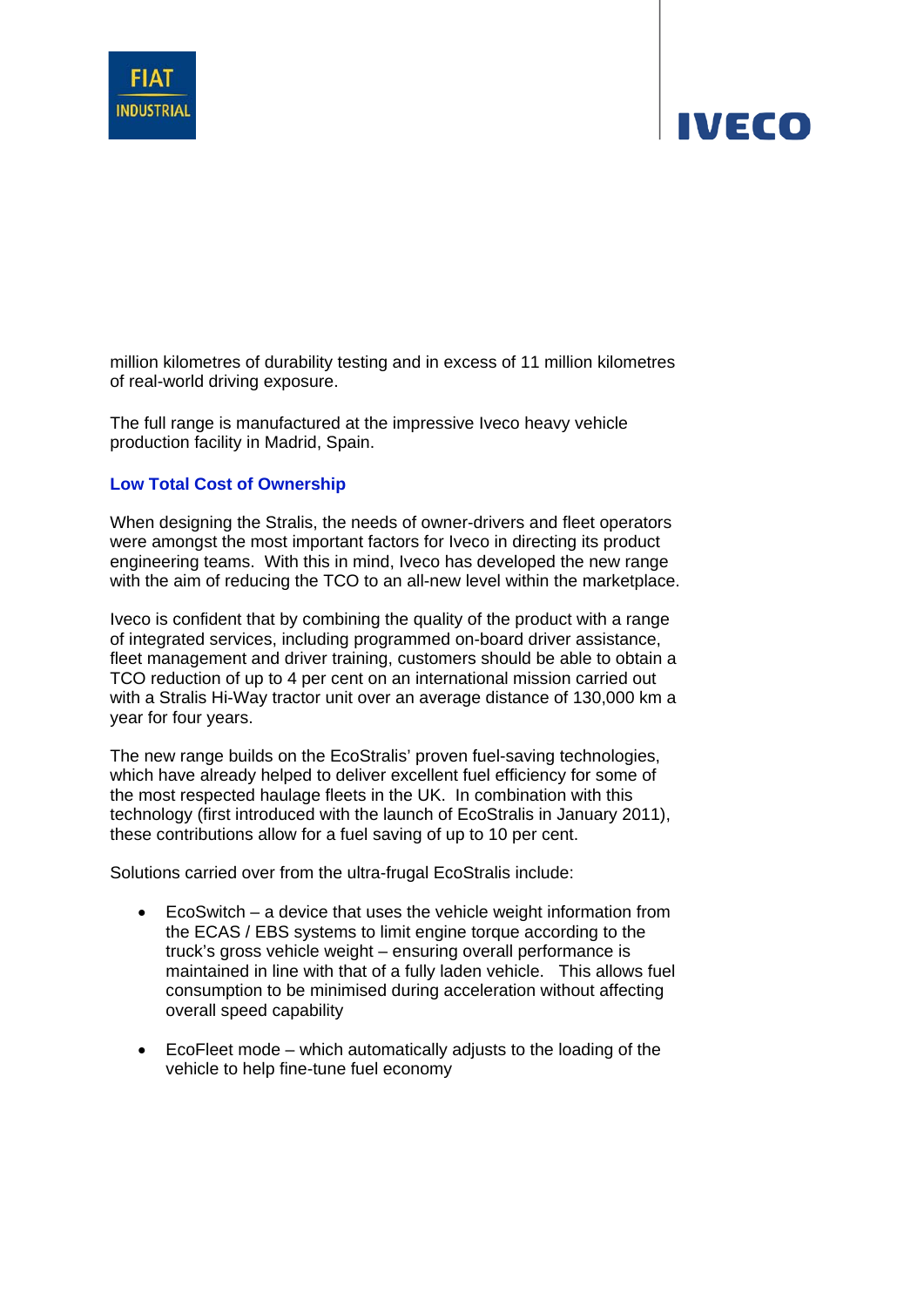

- TPMS (Tyre Pressure Monitoring System) which measures the air pressure inside the tyres to alert the driver of under- or overinflation, contributing to reducing fuel consumption and tyre wear, as well as to vehicle safety
- Fitment of low-rolling resistance tyres
- Optimised drive axle ratio, depending on vehicle application and specified tyre size

In addition to this array of features, Iveco has introduced the 'Driving Style Evaluation' tool which allows the driver to improve his/her driving behaviour in real time. Designed to help a driver follow the most efficient driving style possible, it can generate fuel savings of between 5 per cent and 12 per cent, superior to any single technology solution.

The system works by processing data acquired by the engine, vehicle, and through an advanced algorithm developed by Iveco, to provide two types of feedback in real time. These include:

- An assessment of driving style, displayed on the screen with a clear and intuitive graphic display
- Suggestions for steps which can be taken by the driver to reduce fuel consumption, displayed within the vehicle cluster

Additionally, if connected to the Iveconnect Fleet system, this program allows the fleet manager to remotely assess the performance of each individual driver and vehicle.

### **Design & Aerodynamics**

The new Stralis features a striking cab – designed with the primary aim of reducing drag coefficient (Cx). Overall the new cab styling is characterised by a distinctive front grille and redesigned air deflectors, new bumper profile, a new exterior sun visor with LED lights, new light assemblies which feature LED daytime running lights and Xenon headlights.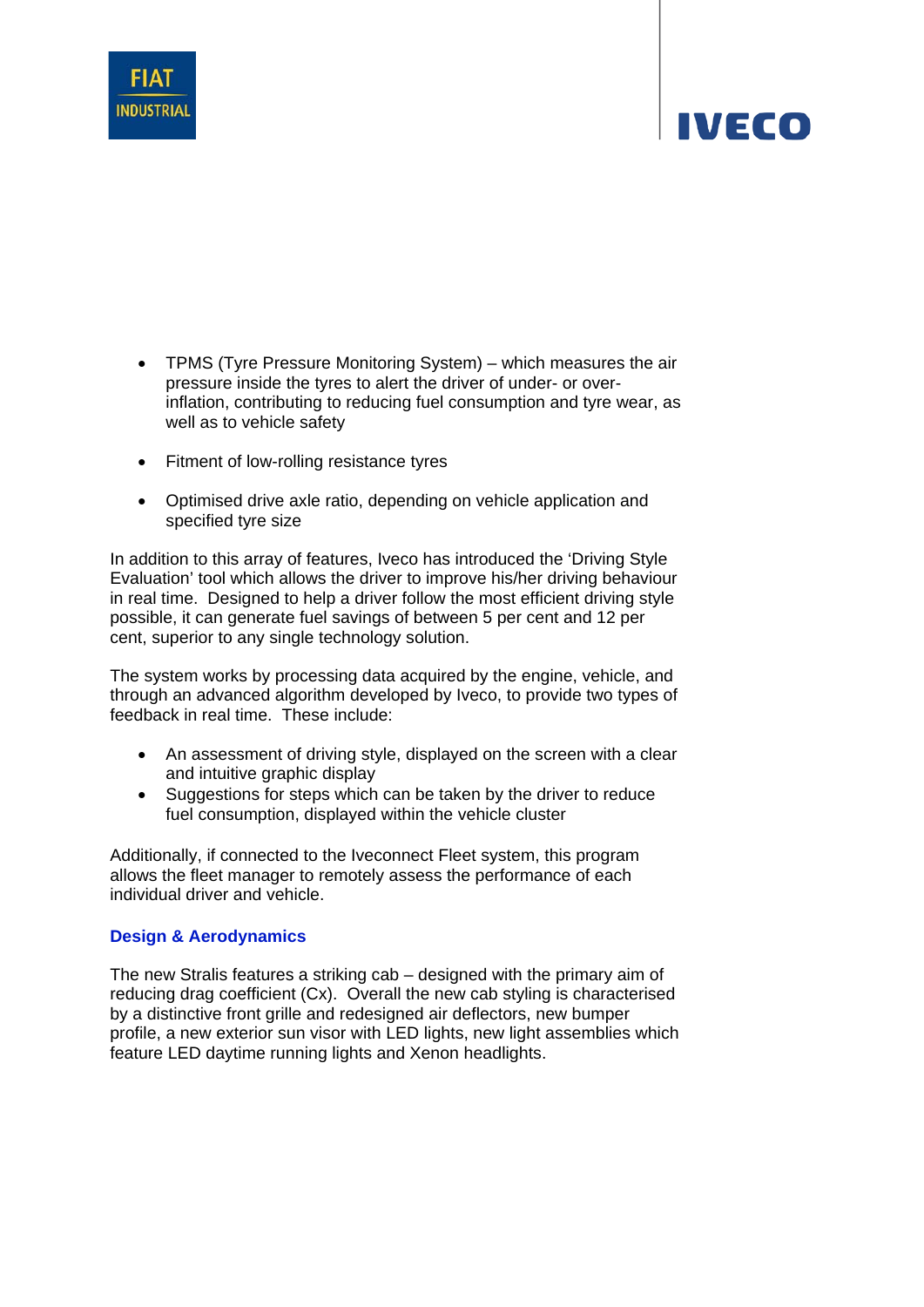

Aerodynamics is one of the most critical factors in determining energy efficiency: at 85 km/h, 40 per cent of the fuel consumed is used to overcome air resistance. Compared with the previous Stralis, Iveco has improved the Cx of its latest model by three per cent, making the cab quieter for the driver, whilst delivering a significant fuel advantage on long haul missions for the operator.

### **Hi-Comfort & Ergonomics: the new cabs**

The Stralis cab range offers two widths: the premium Hi-Way cab (width 2,500mm), designed to ensure maximum comfort on long haul missions for either single or two-man crews. This top-of-the-range cab is available in high- and low-roof sleeper cab versions. Alternatively a medium cab (width 2,300mm) is available as a sleeper cab Hi-Road model with a choice of medium-high and low-roof, or as a day-cab Hi-Street model with a low-roof.

All cabs have benefited from the same major series of upgrades and been redesigned around the driver: delivering exceptional ergonomics, comfort, safety and infotainment. This helps to support the creation of an optimal working environment where the focus is on maximising productivity.

The range-topping Hi-Way high-roof cab offers an impressive interior space of more than 10m<sup>3</sup>. The cab interior has been completely redesigned: the new dashboard, which is ergonomic, functional and stylish has been designed with high quality non-reflective materials that are pleasant to touch.

The controls have been repositioned around the dashboard and the central area, to make them easily visible and accessible, ensuring maximum safety at all times. The storage compartments have been expanded to deliver even greater capacity, with specific compartments suitable for tablet computers, maps or tools.

To further improve comfort, the vehicle features a new ventilated and heated seat with built-in height-adjustable seatbelt.

The sleeping area features the new "High Comfort" lower bunk, which is 80cm wide and more than 2m long – the largest in any mainstream Iveco tractor unit to-date, with wooden slats and equipped with a super-comfy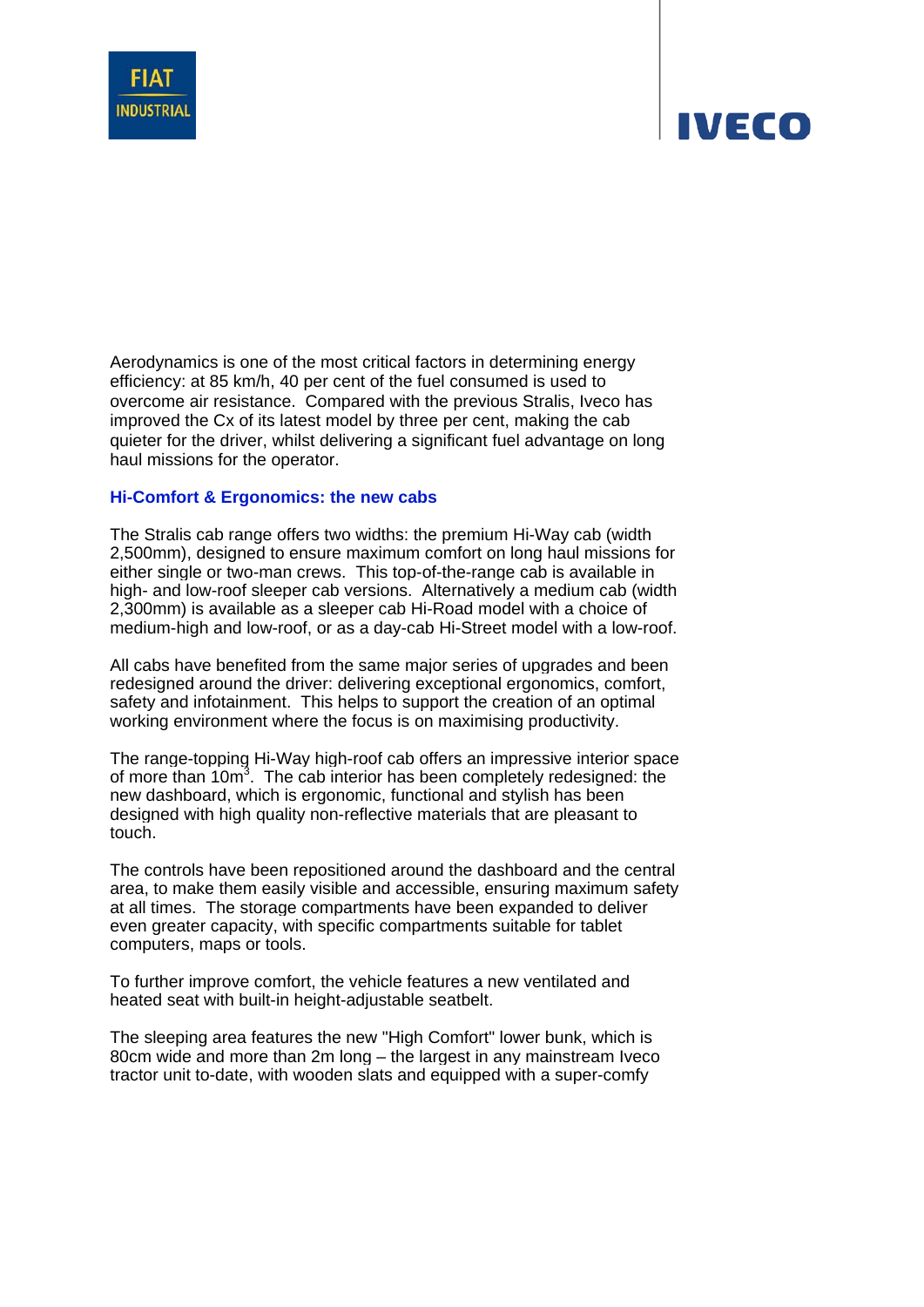



In the high roof version, the upper bunk opens easily thanks to the tilting mechanism with air springs. This ensures it can be quickly and easily closed, folding into the rear wall to maximise available cab space. Sound insulation has been further enhanced in this latest generation Stralis, to guarantee an even more relaxing environment for the driver.

Iveco has also incorporated an additional air conditioning system into the roof, which is quiet and energy efficient, and ensures the correct cab temperature is maintained even when the engine is turned off.

The sleeper cab is equipped with two spacious illuminated storage compartments, accessible from outside and inside. Two other external storage compartments are available for storing tools and work clothes. The fridge has been upgraded to incorporate a handy bottle rack and, for longer missions, a maxi-fridge can be installed with a capacity of more than 50 litres.

The dashboard of the Hi-Road and Hi-Street cabs has also been redesigned for better functionality and ergonomics. The new dashboard is symmetrical and distinguished by its modern design, colour consistency, and the use of embossed high quality materials: all to make the interior environment pleasant and relaxing.

In the centre of the dashboard is a comfortable and spacious open storage compartment, two closed drawers for small items and two handy cup holders.

### **On-board technology & telematics**

Iveconnect is the exclusive system that allows drivers to manage infotainment, navigation, driving support tools and advanced fleet management services in a simple and integrated way.

It takes the form of a 7" touch-screen built into the dashboard and comes complete with radio, CD player, USB jack with iPod / iPhone and MP3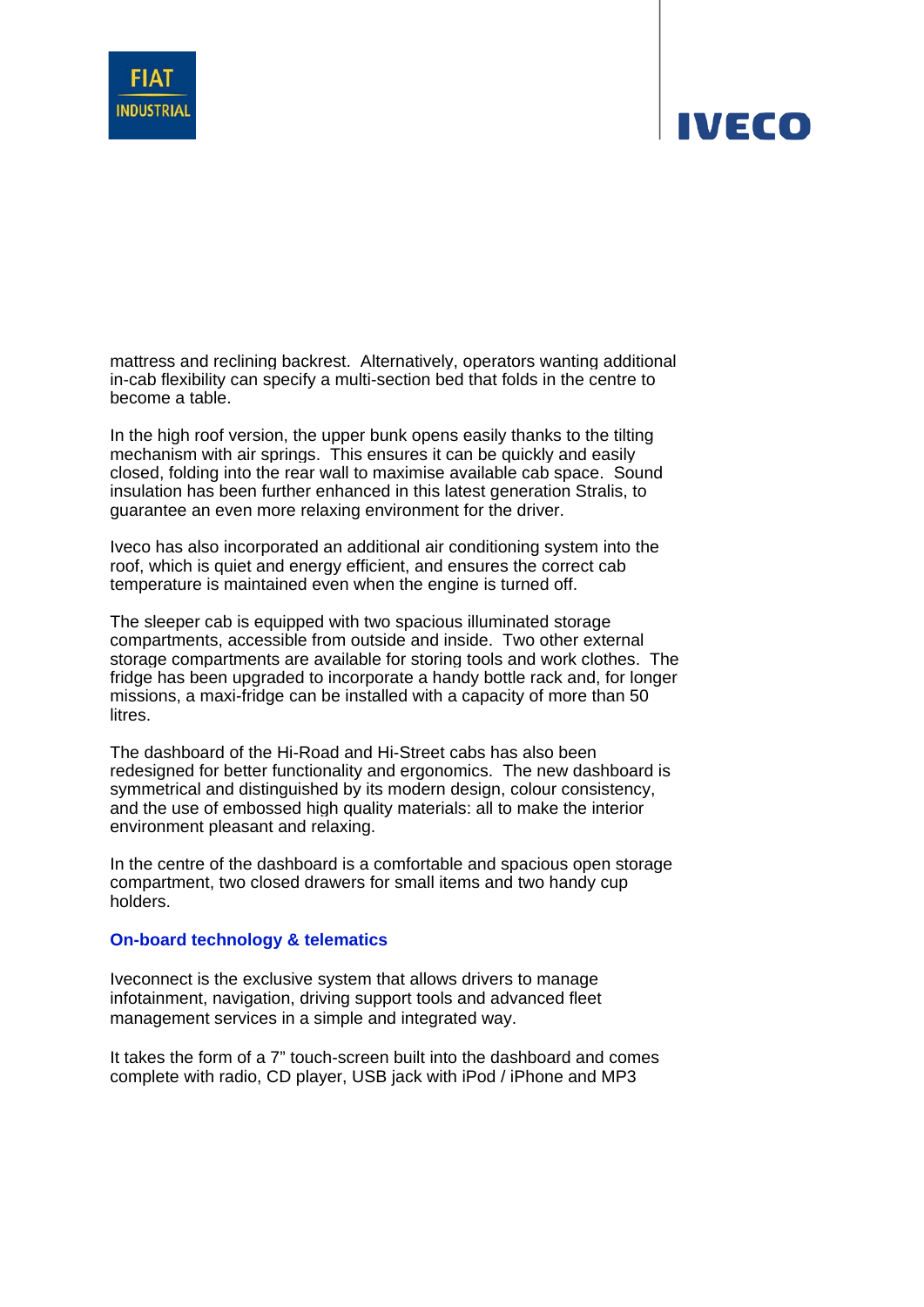



functionality, Bluetooth connection and with controls on the steering wheel and an AUX/video jack. The system provides access to two sets of dedicated functions for the driver and the fleet manager: Iveconnect Drive and Iveconnect Fleet.

Iveconnect Drive incorporates a satellite navigation system, the 'Driving Style Evaluation' tool, which acts as an on board driving instructor, and the Driver Attention Support safety device, to protect the driver from fatigue and drowsiness.

The same touch-screen interface is also the terminal for the advanced fleet management services Iveconnect Fleet. This is a new system that monitors the vehicle's position with advanced features and allows for data integration with the company's own fleet management system.

The innovative in-cab device is also capable of relaying messages between the traffic office or company HQ and the driver, as well as recording driving times and driver break periods. The interaction between driver, vehicle and traffic office allows a company to gain a quick overview of any vehicles fitted with this system, thus verifying, in real time, driving hours, fuel consumption, GPS position and anticipated travel times. It also allows for the automatic management of legal obligations relating to unloading, management and storage of data from the tachograph and drivers cards.

The Iveco Fleet Management services are available for all vehicles in the Stralis range and are run in co-operation with Qualcomm®, a global leader in the sector.

### **Maximum safety**

With the launch of this new heavy truck range, Iveco has delivered an even more efficient braking system for the driver. The EBS now has the Brake Assist function incorporated, for even more rapid stopping power.

Additionally, a series of advanced safety systems are essential for protecting the driver, the vehicle and the load. The following systems are available: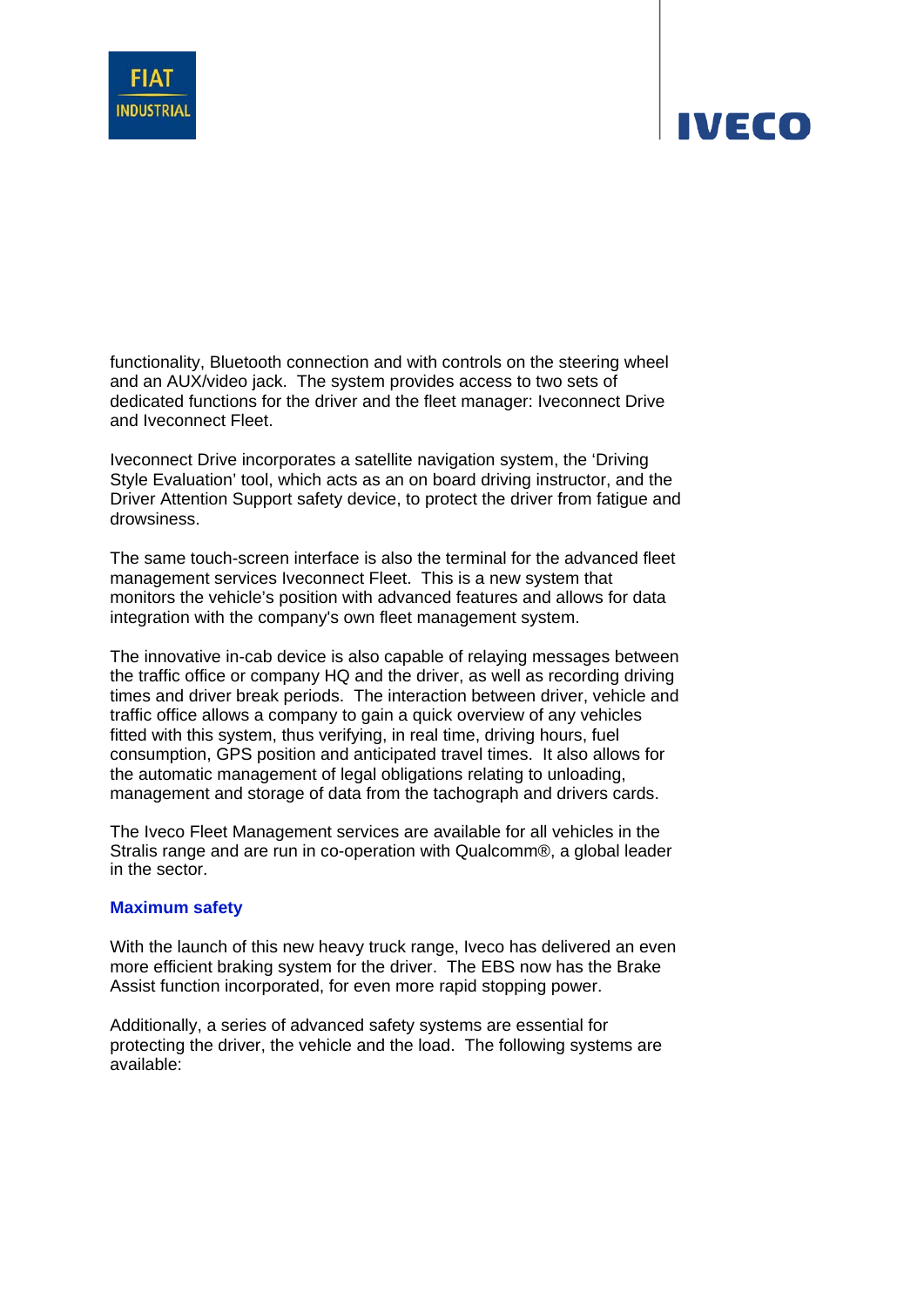

**Electronic Braking System (EBS)**: The EBS also integrates ABS (Antilock Braking System), ASR (Acceleration Slip Regulation) and EBL (Electronic Brake Limiter) functions. It combines the action of the engine brake and the intarder, which are automatically activated in order to increase efficiency and minimise wear on the service brakes. The system helps to deliver shorter overall braking distances and maintains even wear of the brake pads.

**Electronic Stability Program (ESP):** The ESP system acts in the event of the vehicle skidding, by adjusting the engine power and braking on individual wheels with different intensities so as to stabilise the position of the vehicle. It is effective both in case of sudden deviations from the planned course and in correcting situations of oversteer or understeer, should a driver approach a particular bend at the wrong speed.

**Hill Holder:** The Hill Holder function is used during hill starts. Its function is to prevent the vehicle rolling back for a few seconds when releasing the brake pedal on an incline. This makes it possible to pull away from a standstill on hills safely and with very low tyre wear.

**Adaptive Cruise Control (ACC):** Adaptive Cruise Control is an intelligent system that maintains constant cruise speed at the level selected by the driver. It can also detect if the vehicle gets too close to the vehicle in front. In the event that a safe distance is not maintained, the engine brake, intarder and service brake are activated automatically.

**Advanced Emergency Braking System (AEBS):** This system is only available on vehicles with a Euro VI engine, and warns the driver of the possibility of a collision and automatically actuates the braking systems in order to avoid it or to reduce the impact speed.

**Lane Departure Warning System (LDWS):** The Lane Departure Warning System beeps when the vehicle strays from the lines that mark the driving lane without the indicators being activated. The system can be highly effective in preventing accidents in the event of the driver becoming tired or being distracted.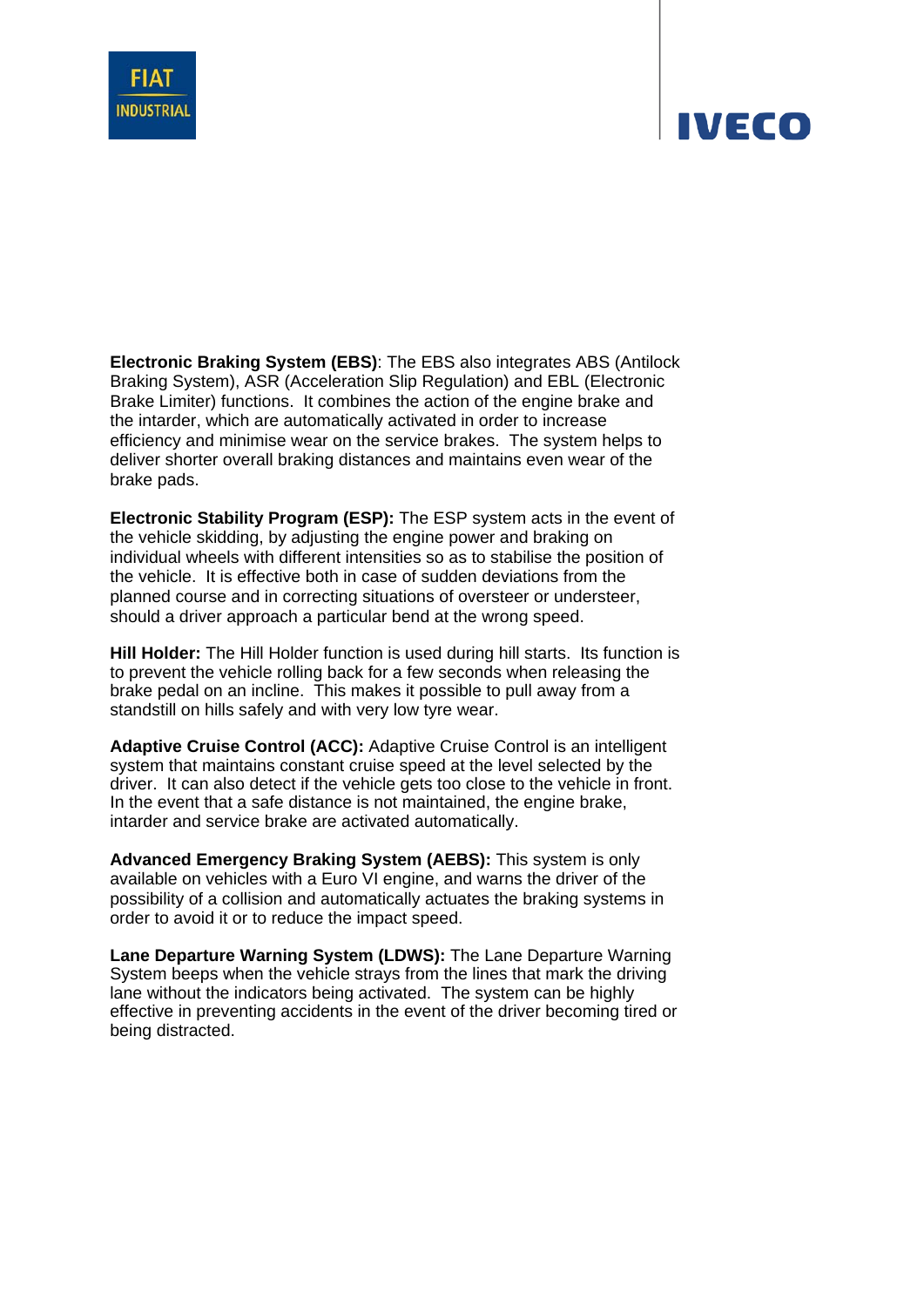



**Driver Attention Support:** The system constantly monitors the driver's level of attention. It processes the movements of the steering and, if it detects a state of drowsiness, alerts the driver with an audible and visual signal.

**Xenon headlights:** Xenon headlights enhance the drivers' visibility and ensure relaxed and safe driving.

**Daytime Running Lights:** These LED lights are always on, ensuring maximum visibility, even during the day. They are available with both Xenon and traditional headlights.

### **Reliability, quality and low maintenance costs**

In order to maintain the quality of every new Stralis, the cab is treated with a thick cataphoretic coating. Chassis components are protected by top-ofthe-line surface treatments, and as an option, the underside of the chassis can be sprayed with an anti-abrasive wax coating for added protection. All of these changes mean increased reliability and reduced maintenance costs.

The automated 12 speed EuroTronic transmission, manufactured for Iveco by ZF, offers significant benefits in terms of cost of ownership since it always chooses the ideal gear based on economic driving principles, protects the transmission against over revving, and reduces clutch wear, noise and fuel consumption.

An optional Allison automatic transmission ensures optimum efficiency for multi-drop applications, such as urban waste collection, recycling or urban distribution.

The different types of axles offered by Iveco enable the Stralis to be perfectly adapted to suit any mission. The front axles have maximum permissible loads of up to 9 tonnes, and the standard rear axles are single reduction type, with maximum permissible loads of up to 13 tonnes. There are also differential lock and double reduction rear axles available (central and on hubs), with the choice of drive axle ratios from 2.64 to 5.29 ensuring the most efficient use of the vehicle for every need and location.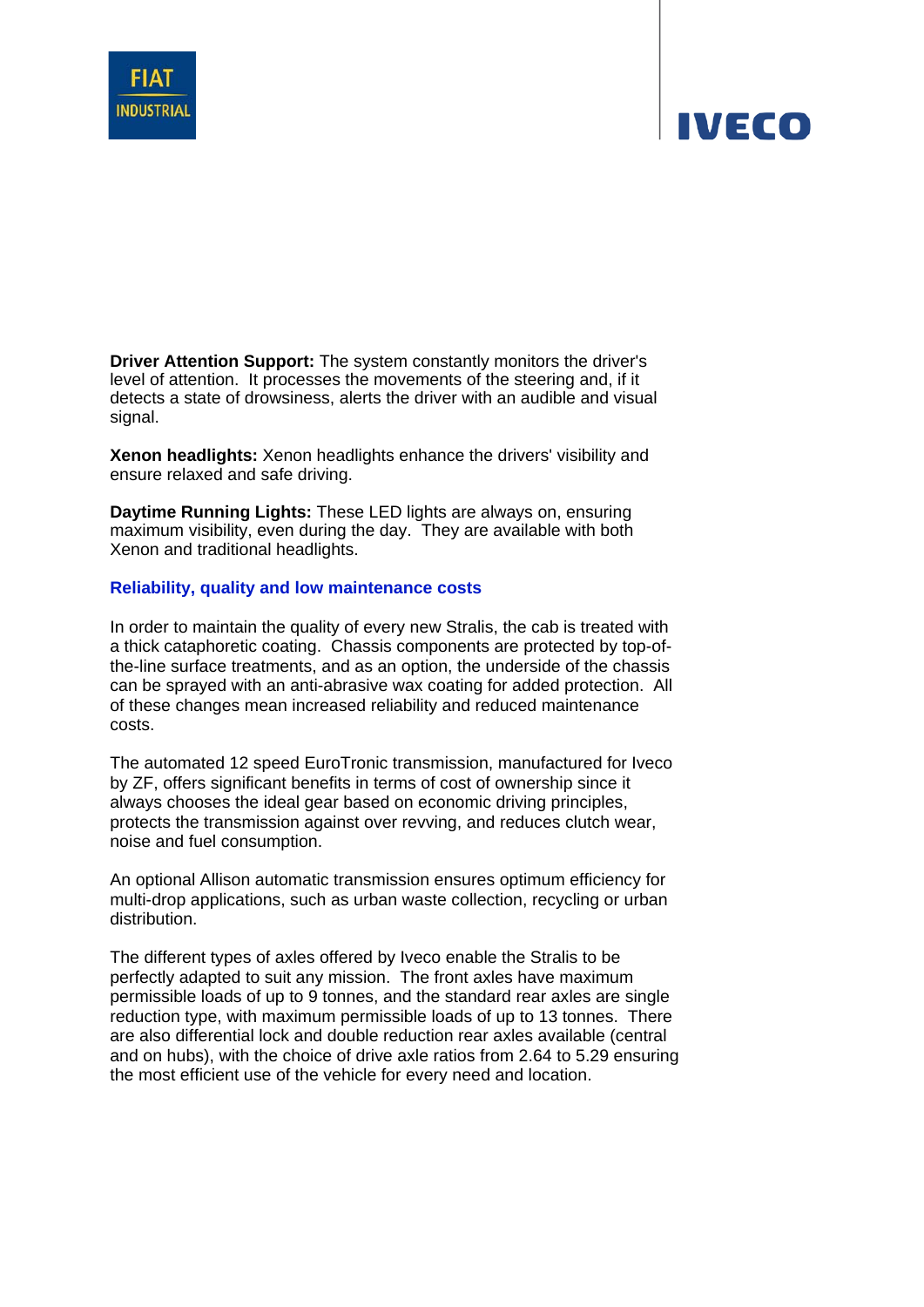

The range is complemented by the availability of vehicles with three or four fixed or lifting axles, optional self-steering axles, and single or twin wheels.

The Stralis can also be equipped with different suspension systems: parabolic, rear pneumatic or full pneumatic. The parabolic suspensions are lightweight and provide excellent driving comfort under all load conditions. The air suspension features ECAS (Electronically-Controlled Air Suspension) which automates position control to maintain the height of the frame while driving and to adjust it while loading, unloading and coupling the trailer.

#### **Iveco**

*Iveco, a Fiat Industrial company, designs, manufactures, and markets a broad range of light, medium and heavy commercial vehicles, off-road trucks, city and intercity buses and coaches as well as special vehicles for applications such as fire fighting, off-road missions, defence and civil protection.* 

*Iveco employs almost 25,000 people and runs in 11 Countries in the world using excellent technologies. Besides Europe, the company operates in China, Russia, Australia and Latin America. Around 5,000 sales and service outlets in over 160 Countries guarantee technical support wherever in the world an Iveco vehicle is at work.* 

*2383/13*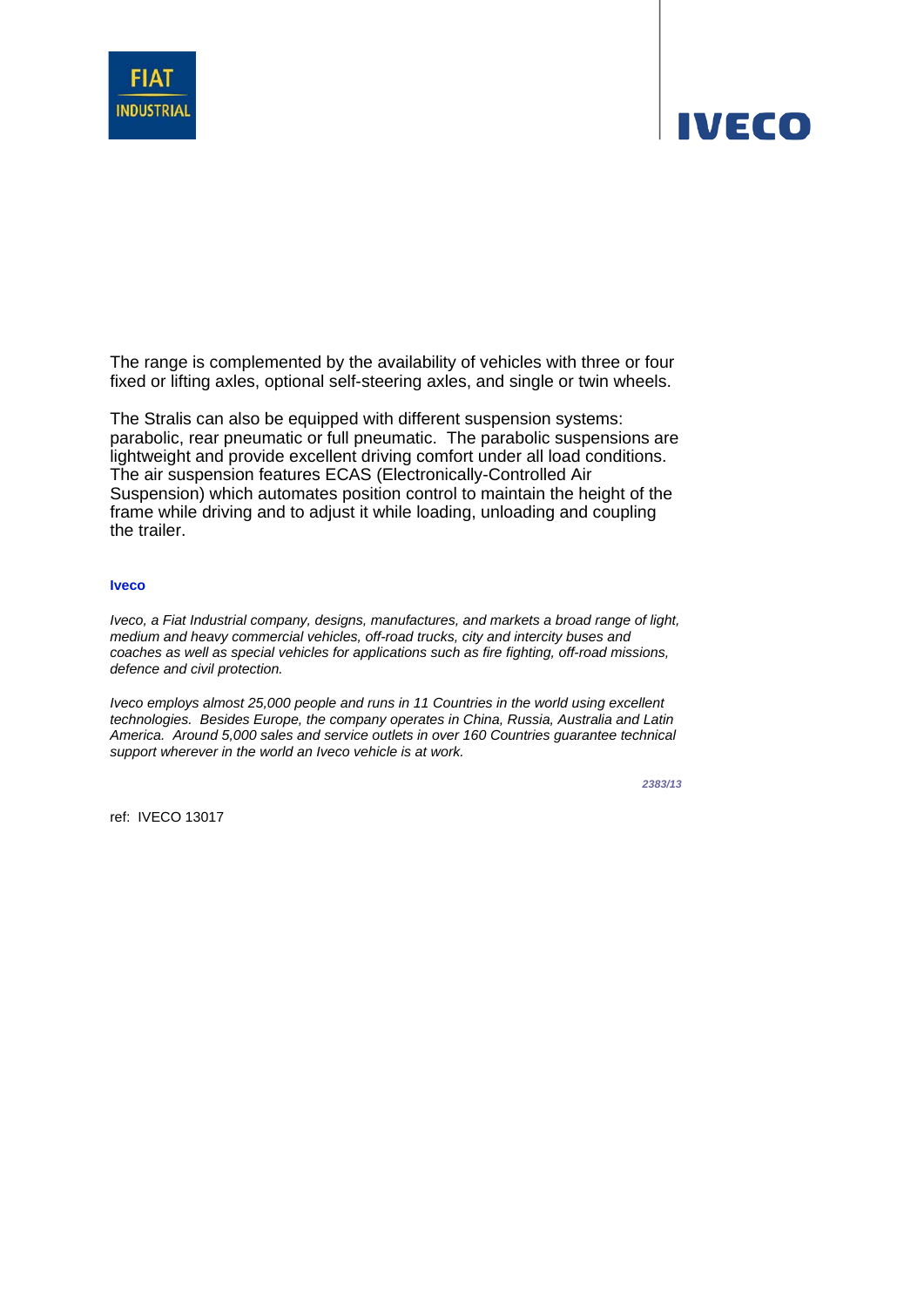**Iveco's new Trakker launched in the UK**  *April 9 – 11, 2013, NEC, Hall 4, Stand 4G10*

(Watford, 9 April 2013): In yet another CV Show debut, visitors to the Iveco stand can see the first example of the new Trakker range to arrive in the UK.

Featuring a redesigned cab which offers significantly improved levels of driver comfort, the Trakker is built alongside the Stralis at Iveco's state-ofthe-art heavy truck manufacturing facility in Madrid. Designed to compete in the heavy-duty on/off-road sector from 19 to 72 tonnes, it is available in 4x4, 6x4, 6x6, 8x4 and 8x8 rigid configurations and as powerful 6x4 double drive tractor units. Air suspension is available on 3- and 4-axle models, providing greater driving comfort.

Representing the new range at the NEC is a Trakker Hi-Track 8x4 rigid chassis (AT340T41K) featuring a low-roof sleeper cab. It stands out for its striking Dakar green factory paintwork, made famous by Petronas Team De Rooy, which won the Dakar Rally in 2012 and secured six stage victories in 2013.

Trakker is a true workhorse, for it retains the comfort offered with the Stralis, but packaged to suit the demanding needs of operators who require the ability to travel off-road. Its cabs have been developed closely around the new Stralis Hi-Road and Hi-Street models.

New vehicles can even be specified with the same Iveconnect technology pioneered in Stralis; a system for managing the satellite navigation system, driver support tools, infotainment and advanced fleet management services.

### **New cab line-up**

The updated Trakker range consists of three cab choices – the Trakker Hi-Land has a day cab with low roof while the Trakker Hi-Track has a sleeper



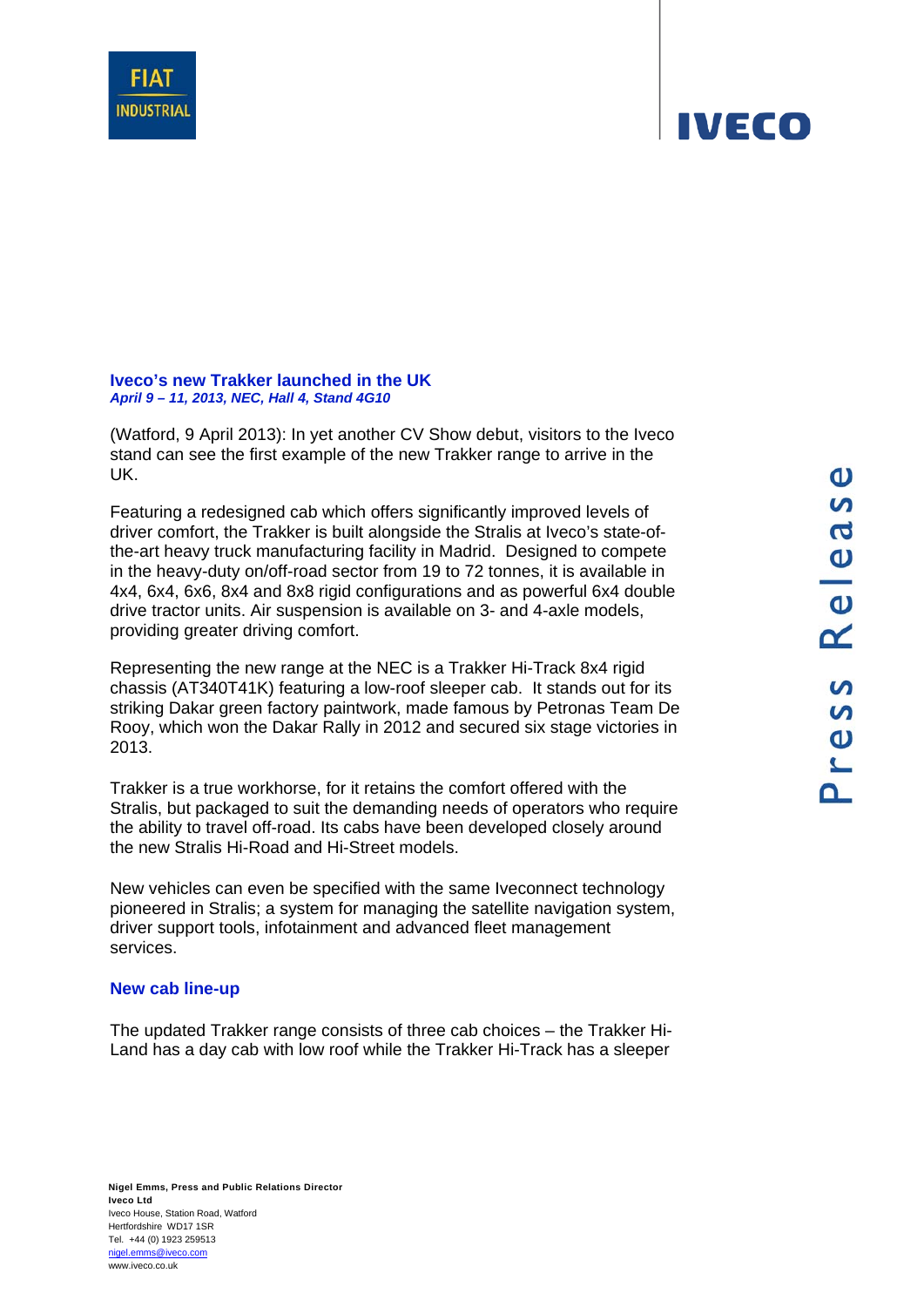

cab for missions that require the driver to spend the night on board. The Hi-Track cab can then be specified with either a low or high roof.

From the start, Iveco's goal with the new Trakker was to create a vehicle offering the comfort of a road vehicle, but built to tackle construction sites, quarries and off-road missions. Iveco has completely redesigned the cabs to use materials of an even higher quality, with top-quality plastics and antiscratch treatments, adding to the stylish and ergonomic look and feel of the dashboard. All buttons and switch controls are visible and easily accessible for the driver without needing to leave the comfort of their seat.

External cab styling is characterised by a distinctive new grille and stylish light assemblies which are protected against collision. The bumper also incorporates a platform which, together with two handles integrated into the front grille, facilitates easy cleaning of the windscreen.

### **Engine range**

The new Trakker is equipped with the FPT Industrial Cursor engines which ensure plenty of power and torque for the most challenging uneven terrain. Designed to guarantee excellent performance, low cost of ownership and superior driving comfort – the new range is available with Cursor 8 or Cursor 13 engines, with displacements of 7.8 and 12.8 litres respectively, and offering power outputs from 310 to 500 hp.

Initially, the latest Trakker models will be offered with engines meeting the latest Enhanced Environmentally friendly Vehicle (EEV) emissions limits – with Euro VI Hi-eSCR variants to follow.

The Cursor 8 engine features a variable-geometry turbo and in-line sixcylinder architecture, whilst the Cursor 13 is ideal for the most demanding applications in the toughest environments, delivering high torque at low rpm for great drivability. The Cursor 13 is available in 450 hp and 500 hp versions with variable-geometry turbo, or as a 410 hp version with fixedgeometry turbo and a waste-gate.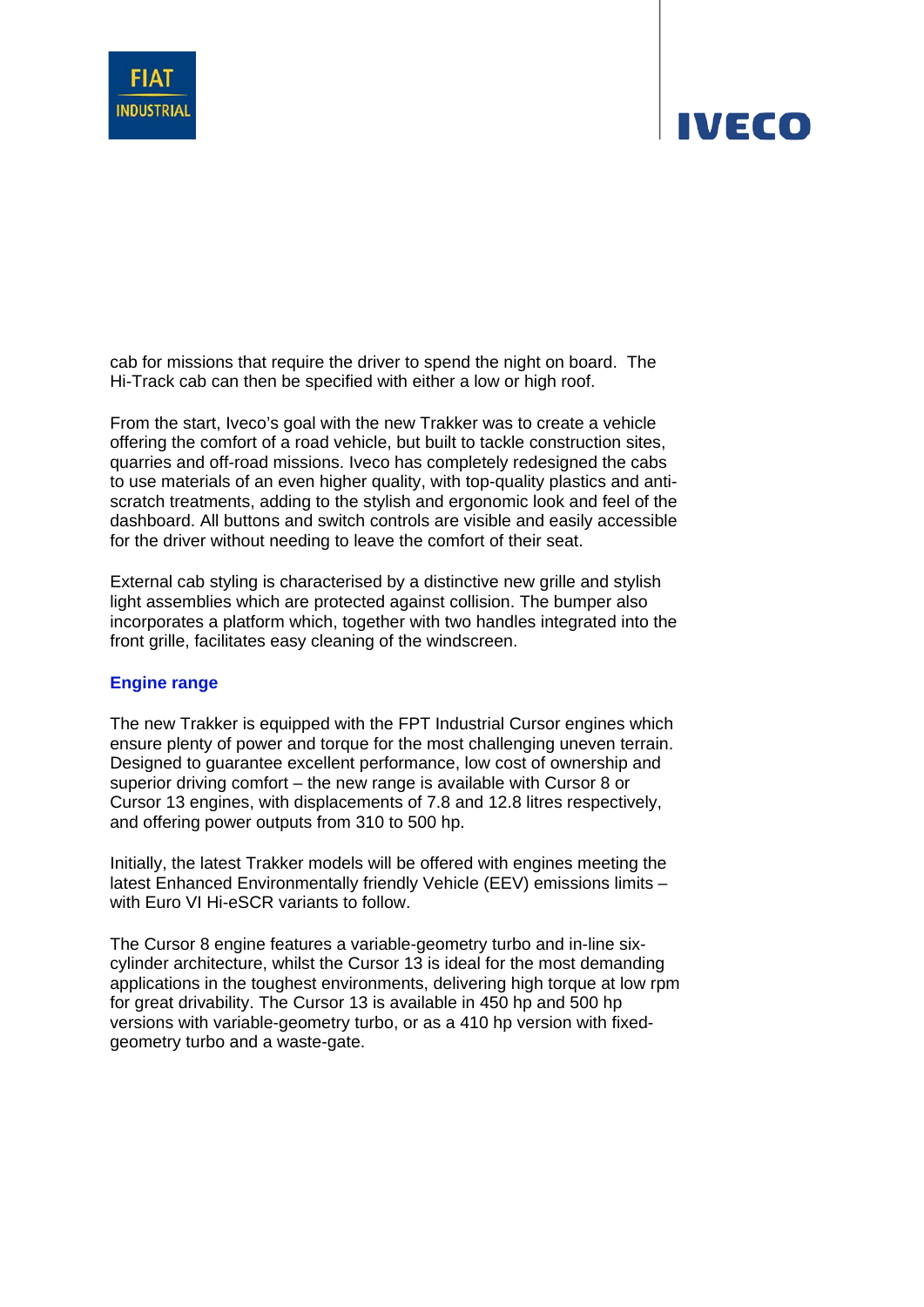



Just like its predecessor, the new Trakker stands out for its impressive robustness, as proven in the Dakar Rally. Starting with the steel chassis, every component has been selected to deliver reliable performance that endures over time.

The ZF gearboxes available on the new Trakker have been chosen for their ergonomics and performance. The manual 9-speed and 16-speed Ecosplit transmissions are equipped with a servo-shift system for safer, more comfortable driving and the automated 12-speed and 16-speed EuroTronic gearboxes feature a gear selector built into the steering column stalk, for maximum driving ease.

#### **Iveco**

*Iveco, a Fiat Industrial company, designs, manufactures, and markets a broad range of light, medium and heavy commercial vehicles, off-road trucks, city and intercity buses and coaches as well as special vehicles for applications such as fire fighting, off-road missions, defence and civil protection.* 

*Iveco employs almost 25,000 people and runs in 11 Countries in the world using excellent technologies. Besides Europe, the company operates in China, Russia, Australia and Latin America. Around 5,000 sales and service outlets in over 160 Countries guarantee technical support wherever in the world an Iveco vehicle is at work.* 

*2384/13*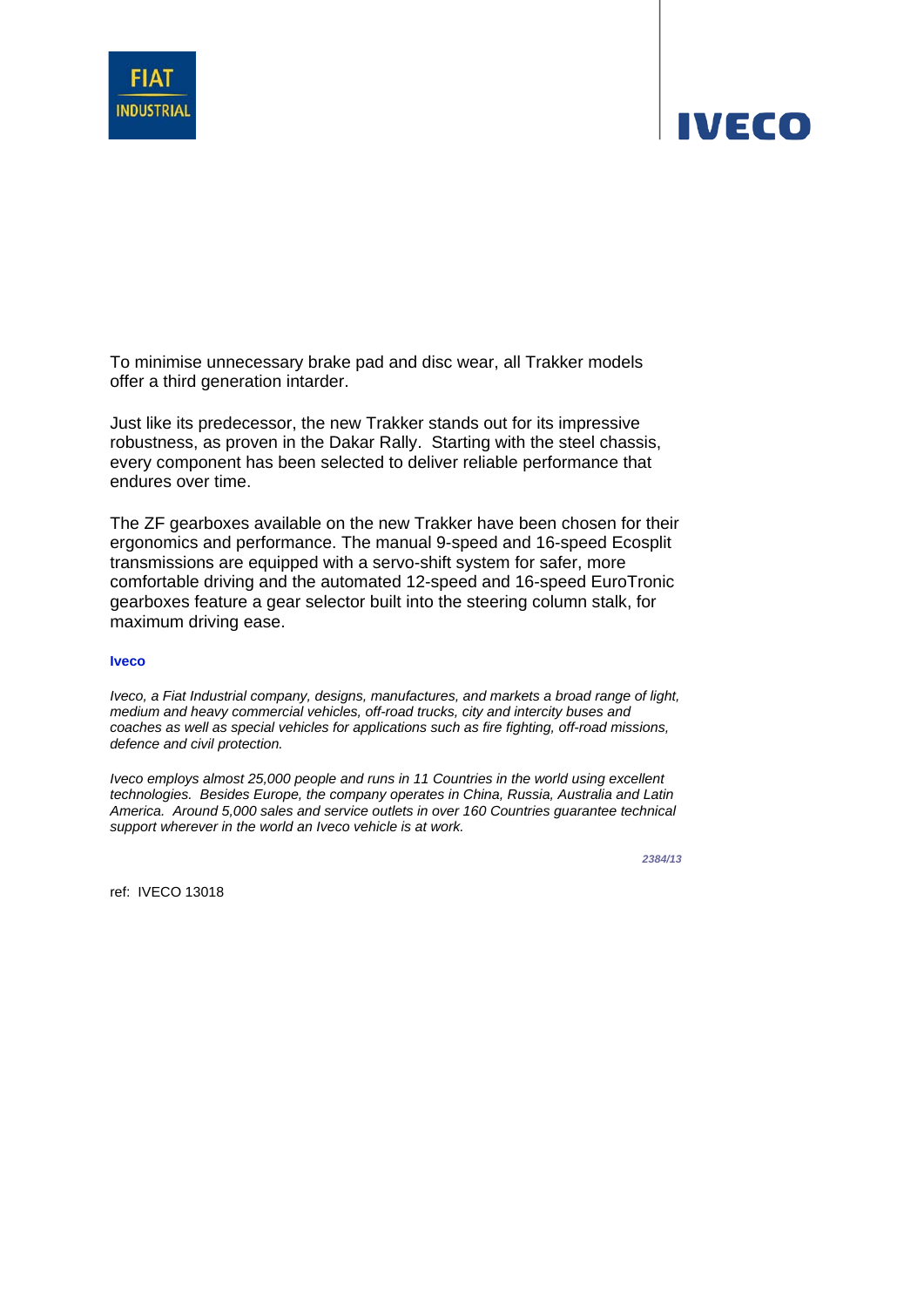### **Specialist low-height Eurocargo steps up for CV Show**  *April 9 – 11, 2013, NEC, Hall 4, Stand 4G10*

(Watford, 9 April 2013): Iveco has selected a specialist low-height Eurocargo to represent its medium weight truck range at the CV Show.

Finished in striking platinum silver paintwork, this high-spec Eurocargo 120EL18/P is built specifically for multi-drop urban distribution. Built on a 4,815 mm wheelbase, it features a low frame, which combined with a 'onestep' entry design, significantly eases access to the cab.

This particular model offers a 12 tonne gross vehicle weight and is equipped with air-suspension. It is ideally suited to courier and logistics companies, or own-account operations where the driver is required to get in and out of the vehicle multiple times per day and in quick succession.

Iveco's specialist 'EL' low-height chassis is built on the regular Eurocargo production line but features an overall height more than 75mm lower than the standard model to significantly ease access to the cab and body. To achieve this lower frame height, the side-members are shallower by 45mm and the vehicle runs on 17.5 inch, rather than 19.5 inch, wheels and tyres.

Also key to the vehicle's performance is its potential payload capacity of up to 7.5 tonnes. Depending on the choice of bodywork, it offers the ability to carry more than twice the payload of a traditional 7.5 tonne rigid, lowering  $CO<sub>2</sub>$  emissions by around half compared with two smaller trucks doing the same work.

It features a two-pedal EuroTronic 6-speed automated gearbox to enhance driver comfort and safety for urban delivery operations.

Power is provided by a 3.92 litre FPT Industrial engine Tector engine which is capable of producing 182 hp at 2,700 rev/min and up to 610 Nm of torque between 1,300 and 2,100 rev/min.



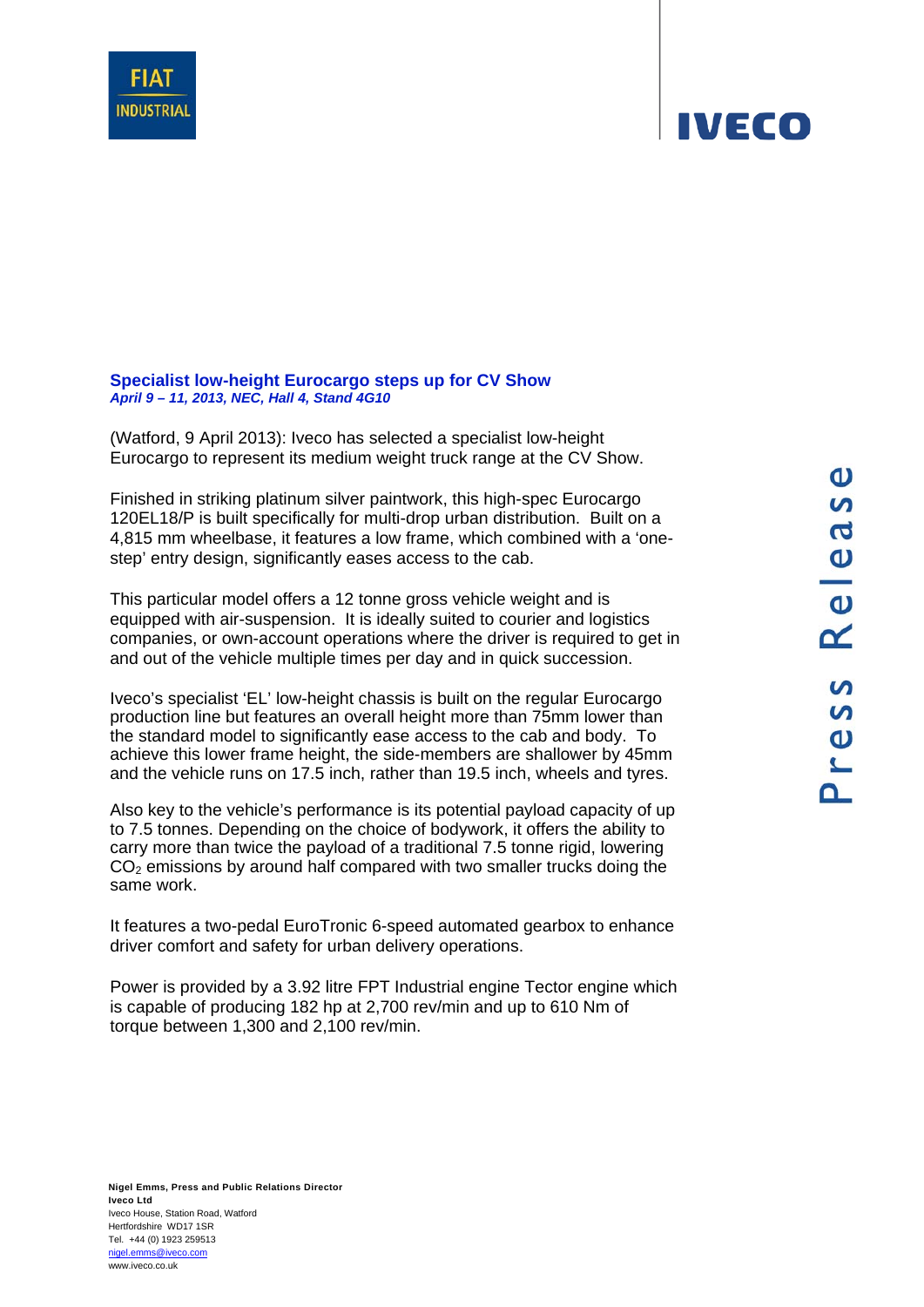

Additional options specified on this high-spec 4x2 rigid include Electronic Stability Programme (ESP) – for maximum safety – central locking, Bluetooth connectivity, air-suspended driver's seat, 'Comfort'-spec passenger seat (in place of the dual bench seat), headrests, roller blinds, fog lights, headlamp washers, cruise control and body-coloured bumpers and wings.

The full Eurocargo range extends to more than 11,500 different factory configurations and represents a complete line-up of vehicles that can be mission-matched to all types of applications, from urban distribution and regional haulage through to off-road tipper work and specialist 4x4 models.

As the best-selling Iveco truck in the UK, the Eurocargo has been developed to maintain its role as the benchmark commercial vehicle for the 6.5 to 18 tonne market sector.

#### **Iveco**

*Iveco, a Fiat Industrial company, designs, manufactures, and markets a broad range of light, medium and heavy commercial vehicles, off-road trucks, city and intercity buses and coaches as well as special vehicles for applications such as fire fighting, off-road missions, defence and civil protection.* 

*Iveco employs almost 25,000 people and runs in 11 Countries in the world using excellent technologies. Besides Europe, the company operates in China, Russia, Australia and Latin America. Around 5,000 sales and service outlets in over 160 Countries guarantee technical support wherever in the world an Iveco vehicle is at work.* 

*2385/13*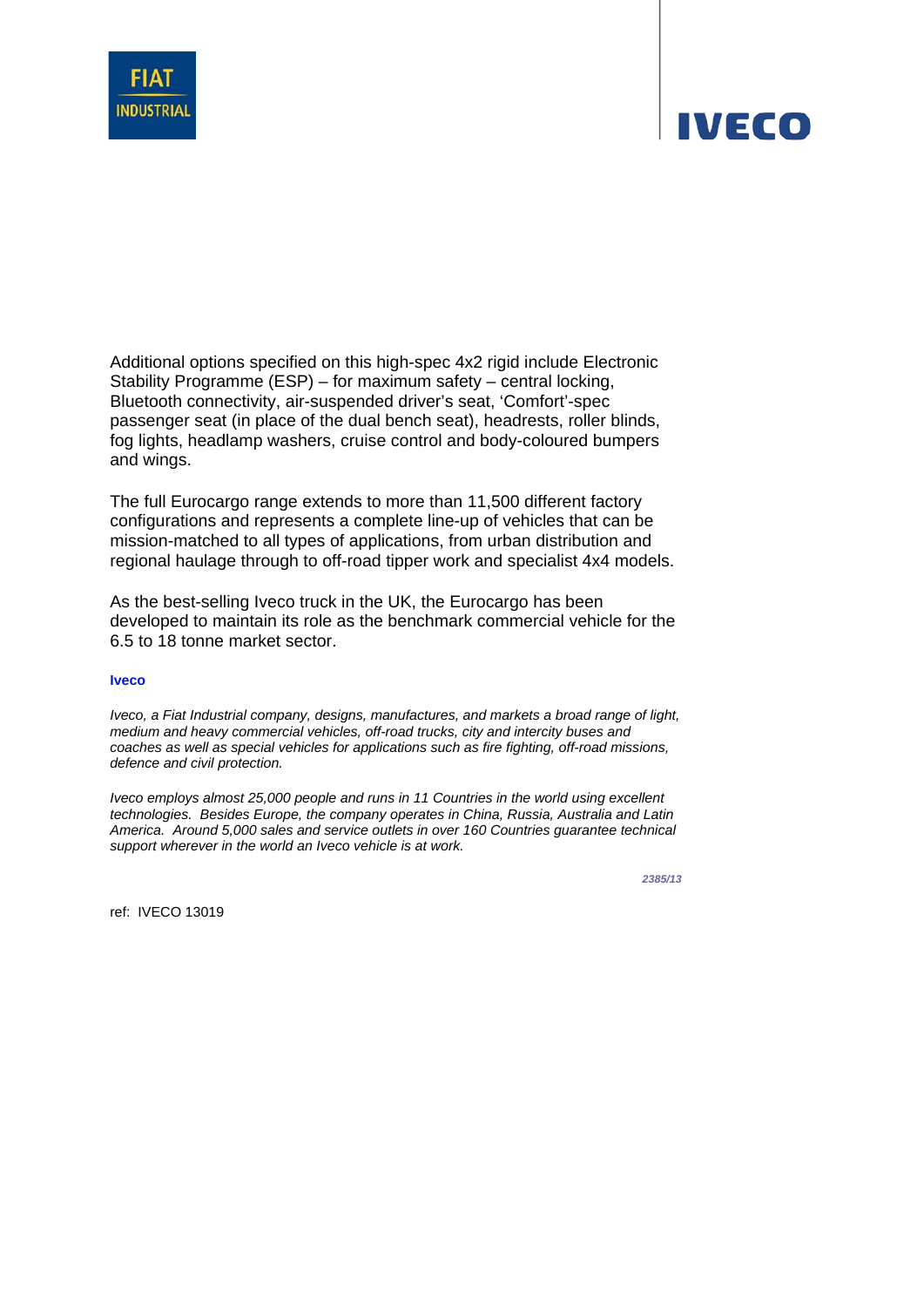**Iveco introduces Stop & Start technology for Daily**  *April 9 – 11, 2013, NEC, Hall 4, Stand 4G10*

(Watford, 9 April 2013): Iveco is displaying two 3.5 tonne Daily light commercial vehicles on its stand at the CV Show, to represent its extensive van and chassis cab range. The two 'Eco' models on show are the first in the UK to feature Iveco's new Stop & Start functionality which shuts down the engine when the vehicle stops with the transmission in neutral and restarts automatically when a gear is selected.

The first vehicle on display is a Daily 35S13 Eco van in platinum silver paintwork, built on a 3,300 mm wheelbase and featuring a 12m<sup>3</sup> load space – one of eight load capacities available from 7.3 to 17.2  $m<sup>3</sup>$ . It features twin rear doors which can be opened 270 degrees wide, folding back against the side of the vehicle for optimum access. A sliding door is mounted on the left hand-side, although customers specifying a van from new can choose between right or left-hand side opening – or both.

This van benefits from an array of options including alloy wheels, suspended driver's seat, front fog lights, Bluetooth connectivity, 180 amp alternator, under-seat storage and a rear load area light. It is also specified with the 'Daily Plus' options pack, which adds cruise control, provision for a TomTom navigation unit, heated electric mirrors and an additional storage shelf above the windscreen.

In addition to the Stop & Start functionality, it features Iveco's new Gear Shift Indicator (GSI), enabling the driver to better manage his/her way of driving. Together with the latest lightweight 6-speed transmission offered with 2.3-litre diesel engines, these functions reduce fuel consumption, and consequently  $CO<sub>2</sub>$  emissions, by up to 10 per cent compared with the previous model.